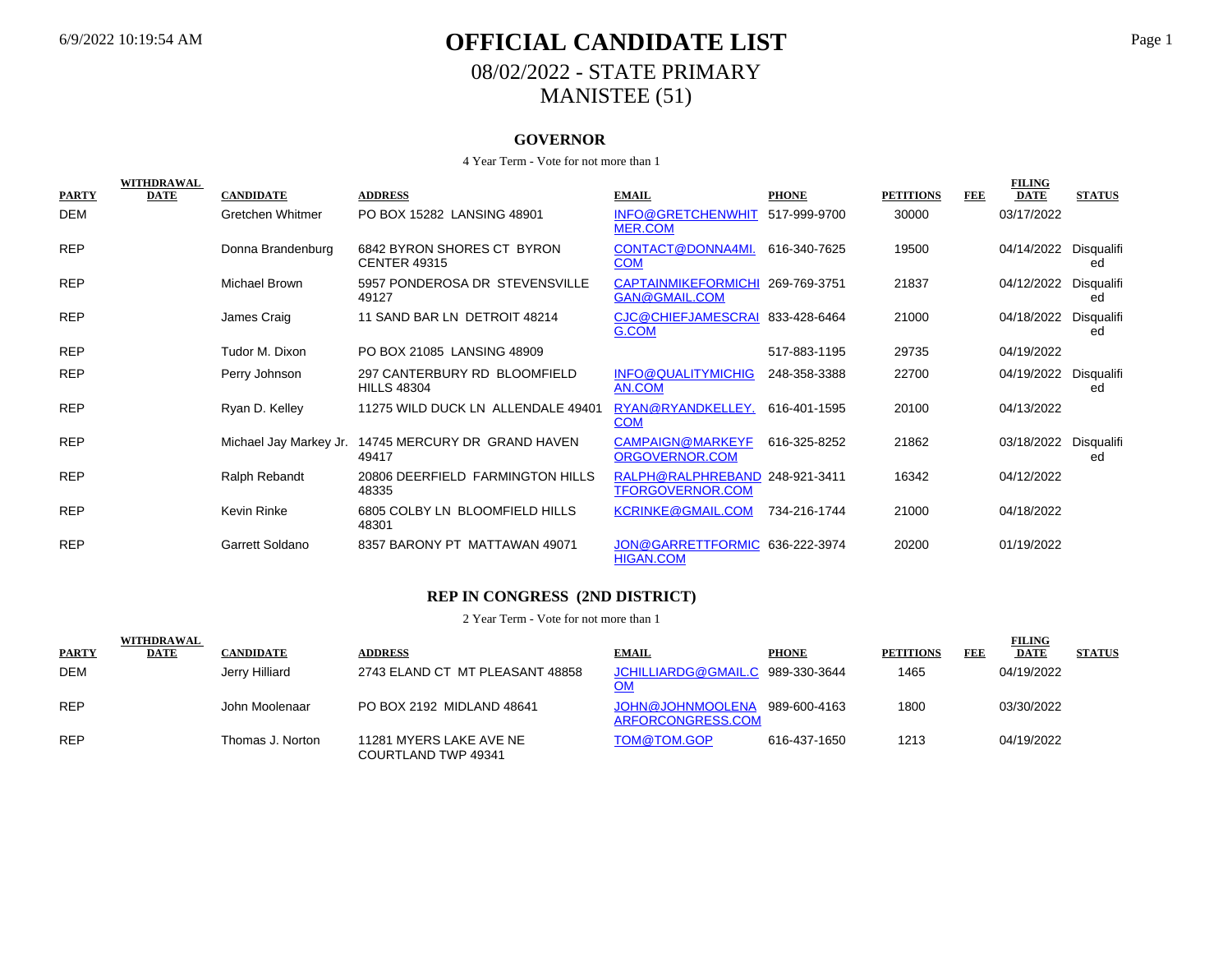WITH **WITH WITH** 

## 6/9/2022 10:19:54 AM **OFFICIAL CANDIDATE LIST** Page 2 08/02/2022 - STATE PRIMARY MANISTEE (51)

## **CLERK (ARCADIA TOWNSHIP)**

Partial Term Ending 11/20/2024 - Vote for not more than 1

| <b>PARTY</b> | WITHDRAWAL<br><b>DATE</b>                                                                        | <b>CANDIDATE</b> | <b>ADDRESS</b> | <b>EMAIL</b> | <b>PHONE</b> | <b>PETITIONS</b> | <b>FEE</b> | <b>FILING</b><br><b>DATE</b> | <b>STATUS</b> |  |  |  |
|--------------|--------------------------------------------------------------------------------------------------|------------------|----------------|--------------|--------------|------------------|------------|------------------------------|---------------|--|--|--|
|              | No candidates on ballot                                                                          |                  |                |              |              |                  |            |                              |               |  |  |  |
|              | <b>TREASURER (ARCADIA TOWNSHIP)</b><br>Partial Term Ending 11/20/2024 - Vote for not more than 1 |                  |                |              |              |                  |            |                              |               |  |  |  |
| <b>PARTY</b> | WITHDRAWAL<br><b>DATE</b><br>No candidates on ballot                                             | <b>CANDIDATE</b> | <b>ADDRESS</b> | <b>EMAIL</b> | <b>PHONE</b> | <b>PETITIONS</b> | <b>FEE</b> | <b>FILING</b><br><b>DATE</b> | <b>STATUS</b> |  |  |  |

### **TWP TREASURER (BEAR LAKE TOWNSHIP)**

Partial Term Ending 11/20/2024 - Vote for not more than 1

|              | WITHDRAWAL |                   |                                 |                               |              |                  |     | <b>FILING</b> |               |
|--------------|------------|-------------------|---------------------------------|-------------------------------|--------------|------------------|-----|---------------|---------------|
| <b>PARTY</b> | DATE       | 'ANDIDATE         | <b>ADDRESS</b>                  | <b>EMAIL</b>                  | <b>PHONE</b> | <b>PETITIONS</b> | FDE | <b>DATE</b>   | <b>STATUS</b> |
| <b>REP</b>   |            | Marsha Wood-Smith | 8633 11 MILE RD BEAR LAKE 49614 | MAWSHOGS@YAHOO.C 231-299-4287 |              |                  |     | 04/05/2022    |               |
|              |            |                   |                                 |                               |              |                  |     |               |               |

### **REPRESENTATIVE (102ND DISTRICT)**

2 Year Term - Vote for not more than 1

|              | WITHDKAWAL  |                        |                                             |                                                      |              |                  |            | FILING              |               |
|--------------|-------------|------------------------|---------------------------------------------|------------------------------------------------------|--------------|------------------|------------|---------------------|---------------|
| <b>PARTY</b> | <b>DATE</b> | <b>CANDIDATE</b>       | <b>ADDRESS</b>                              | <b>EMAIL</b>                                         | <b>PHONE</b> | <b>PETITIONS</b> | <b>FEE</b> | <b>DATE</b>         | <b>STATUS</b> |
| DEM          |             | <b>Brian Hosticka</b>  | 1387 HOLTON WHITEHALL RD<br>WHITEHALL 49461 | <b>BHOSTICKA@HOTMAIL.</b><br><b>COM</b>              | 231-215-4270 |                  | 100        | 04/14/2022          |               |
| DEM          |             | Amanda Siggins         | 7114 WILLOW DR CADILLAC 49601               | ELECTAMANDASIGGINS 231-429-0314<br>@GMAIL.COM        |              |                  | 100        | 02/04/2021          | Withdrew      |
| <b>REP</b>   |             | <b>Phil Morse</b>      | 1921 OAK AVE NEW ERA 49446                  | PHIL@PHILMORSEFORS 231-450-0355<br>TATEREP.COM       |              |                  | 100        | 01/07/2022 Withdrew |               |
| <b>REP</b>   |             | Ryan E. Roberts        | PO BOX 21 HART 49420                        | RYANROBERTS85@PRO 231-742-2801<br><b>TONMAIL.COM</b> |              |                  | 100        | 02/10/2022          |               |
| <b>REP</b>   |             | Andrew Sebolt          | 4124 E HAZEL RD HART 49420                  | SEBOLT4STATEREP@G 231-923-6881<br><b>MAIL.COM</b>    |              |                  | 100        | 02/18/2022          |               |
| <b>REP</b>   |             | <b>Curt VanderWall</b> | 4906 RASMUSSEN RD LUDINGTON<br>49431        | CURTVANDERWALL101<br>@GMAIL.COM                      | 517-927-3706 |                  | 100        | 04/14/2022          |               |

**FILING**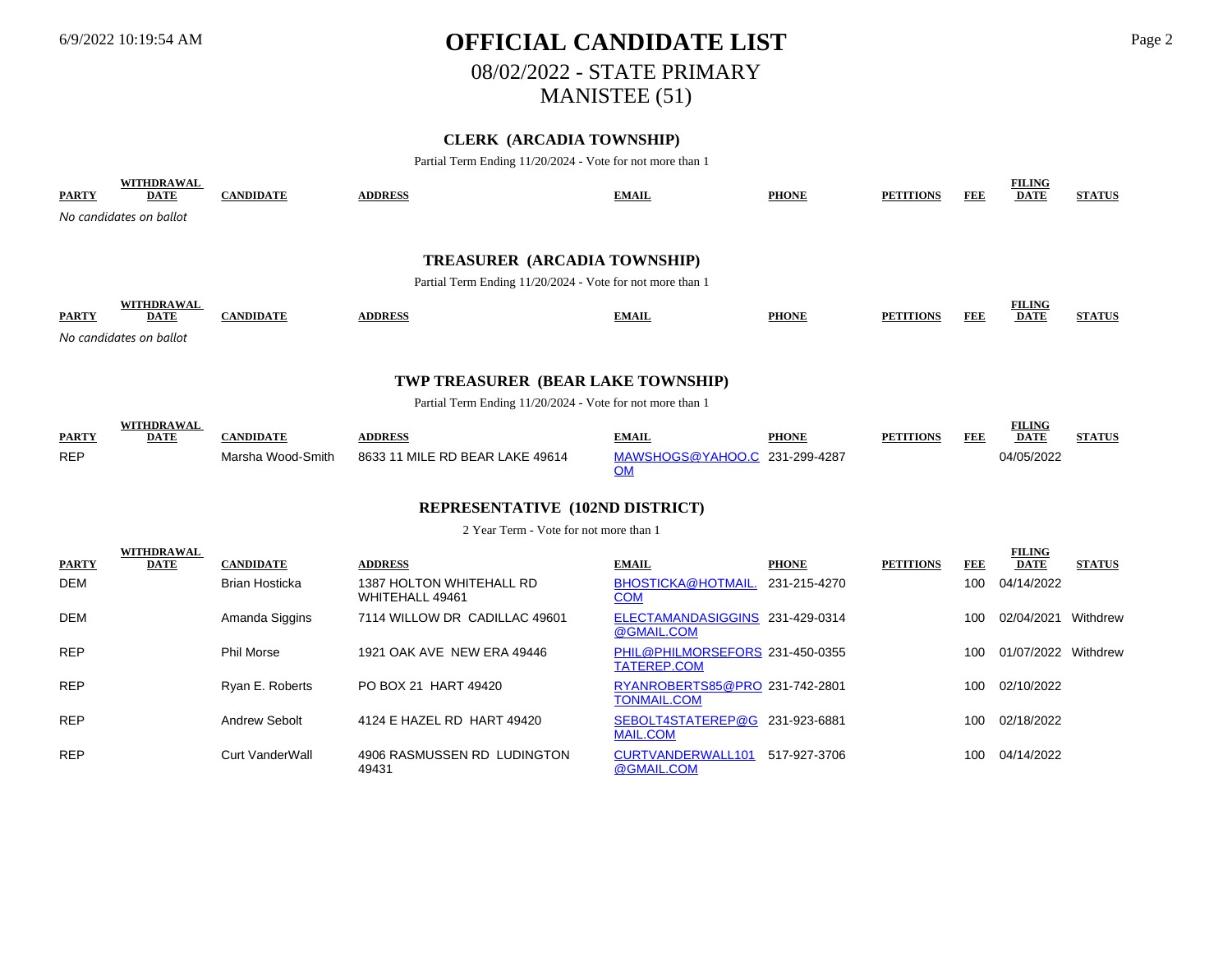## 6/9/2022 10:19:54 AM **OFFICIAL CANDIDATE LIST** Page 3 08/02/2022 - STATE PRIMARY MANISTEE (51)

## **REPRESENTATIVE (104TH DISTRICT)**

2 Year Term - Vote for not more than 1

|              | <b>WITHDRAWAL</b> |                  |                                         |                                                 |              |                  |     | <b>FILING</b>  |               |
|--------------|-------------------|------------------|-----------------------------------------|-------------------------------------------------|--------------|------------------|-----|----------------|---------------|
| <b>PARTY</b> | <b>DATE</b>       | <b>CANDIDATE</b> | <b>ADDRESS</b>                          | <b>EMAIL</b>                                    | <b>PHONE</b> | <b>PETITIONS</b> | FEE | <b>DATE</b>    | <b>STATUS</b> |
| <b>DEM</b>   |                   | Cathy Albro      | PO BOX 717 BELLAIRE 49615               | CATHYALBRO@GMAIL.C 616-460-0193<br>OM           |              |                  | 100 | 04/14/2022     |               |
| <b>REP</b>   |                   | Katie Kniss      | PO BOX 330 FIFE LAKE 49633              | KATKNISS@PROTONMA 231-649-6294<br><b>IL.COM</b> |              |                  |     | 100 04/19/2022 |               |
| <b>REP</b>   |                   | John R. Roth     | 9815 DEER TRACK CT INTERLOCHEN<br>49643 | JOHN.JR.ROTH@GMAIL. 231-620-5277<br>COM         |              |                  | 100 | 03/10/2022     |               |

## **ST SENATOR (32ND DISTRICT)**

4 Year Term - Vote for not more than 1

| <b>PARTY</b> | <b>WITHDRAWAL</b><br><b>DATE</b> | <b>CANDIDATE</b>    | <b>ADDRESS</b>                                                          | <b>EMAIL</b>                   | <b>PHONE</b> | <b>PETITIONS</b> | FEE | <b>FILING</b><br><b>DATE</b> | <b>STATUS</b> |
|--------------|----------------------------------|---------------------|-------------------------------------------------------------------------|--------------------------------|--------------|------------------|-----|------------------------------|---------------|
| <b>DEM</b>   |                                  | Terry J. Sabo       | 1188 N ROBINHOOD DR MUSKEGON<br>49445                                   | TJSABO8@YAHOO.COM 231-740-2724 |              |                  | 100 | 03/01/2022                   |               |
| <b>REP</b>   |                                  | <b>Martin Blank</b> | 10350 SWAN CREEK RD SAGINAW 48609 MBLANK1007@AOL.CO                     |                                | 989-751-0421 |                  | 100 | 09/03/2021                   | Withdrew      |
| <b>REP</b>   |                                  | Jon C. Bumstead     | 2447 MEMORIAL DR NORTH MUSKEGON JONCBUMSTEAD@GMAI 231-250-0654<br>49445 | L.COM                          |              |                  | 100 | 03/15/2022                   |               |
| <b>REP</b>   |                                  | Charles Ritchard    | 3920 N HARRISON COVE HART 49420                                         | CRITCHAVD@MSN.COM 231-780-7946 |              |                  | 100 | 04/19/2022                   |               |

## **ST SENATOR (36TH DISTRICT)**

4 Year Term - Vote for not more than 1

| <b>PARTY</b> | WITHDRAWAL<br><b>DATE</b> | CANDIDATE         | <b>ADDRESS</b>               | <b>EMAIL</b>                                      | <b>PHONE</b> | <b>PETITIONS</b> | <b>FEE</b> | <b>FILING</b><br><b>DATE</b> | <b>STATUS</b> |
|--------------|---------------------------|-------------------|------------------------------|---------------------------------------------------|--------------|------------------|------------|------------------------------|---------------|
| <b>DEM</b>   |                           | Joel A. Sheltrown | 5218 VICKIE DR GLADWIN 48324 | JOELSHELTROWN@GM<br>AIL.COM                       | 989-387-7551 |                  | 100        | 04/18/2022                   |               |
| <b>REP</b>   |                           | Michele Hoitenga  | 226 ROBERTS ST MANTON 49663  | MICHELEHOITENGA@G 231-878-3888<br><b>MAIL.COM</b> |              |                  | 100        | 03/15/2022                   |               |

## **COUNTY COMM (MANISTEE COUNTY / 1ST DISTRICT)**

| <b>PARTY</b> | <b>WITHDRAWAL</b><br>DATE | CANDIDATE            | <b>ADDRESS</b>             | <b>EMAIL</b>                                   | <b>PHONE</b> | <b>PETITIONS</b> | FEE | <b>FILING</b><br><b>DATE</b> | <b>STATUS</b> |
|--------------|---------------------------|----------------------|----------------------------|------------------------------------------------|--------------|------------------|-----|------------------------------|---------------|
| DEM          |                           | <b>Howard Gimpel</b> | 7325 CHIEF RD KALEVA 49645 | HOWARDGIMPEL@GMAI 312-806-0058<br><u>L.COM</u> |              |                  |     | 04/18/2022                   |               |
| <b>REP</b>   |                           | Janice McCraner      | 3123 OAK ST ARCADIA 49613  | JMCCRANER@MANISTE 231-590-9408<br><b>E.ORG</b> |              |                  |     | 04/19/2022                   |               |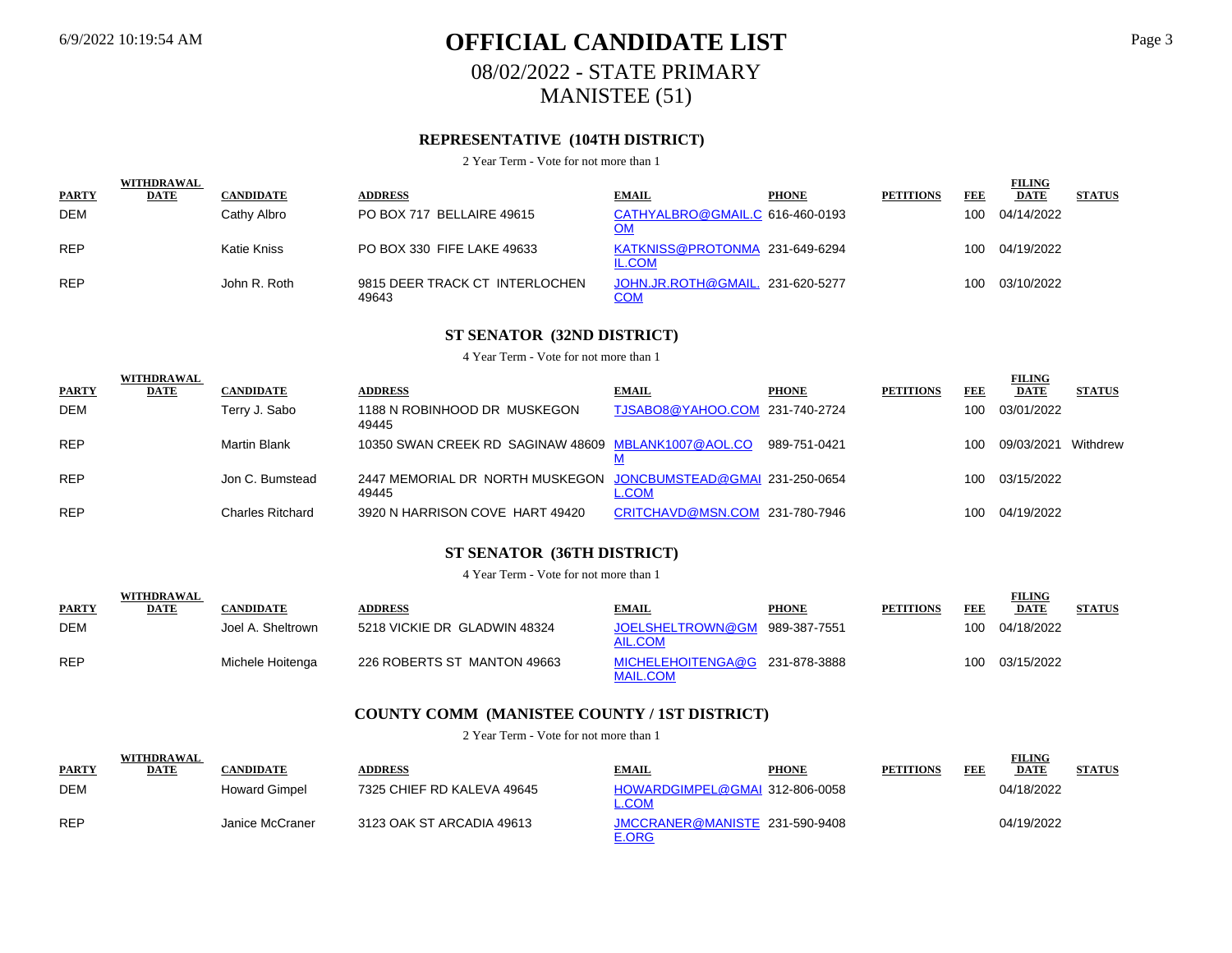## 6/9/2022 10:19:54 AM **OFFICIAL CANDIDATE LIST** Page 4 08/02/2022 - STATE PRIMARY MANISTEE (51)

## **COUNTY COMM (MANISTEE COUNTY / 2ND DISTRICT)**

2 Year Term - Vote for not more than 1

| <b>PARTY</b> | WITHDRAWAL<br><b>DATE</b> | CANDIDATE          | <b>\DDRESS</b>                         | <b>EMAIL</b>                                   | <b>PHONE</b> | <b>PETITIONS</b> | FEE | <b>FILING</b><br><b>DATE</b> | <b>STATUS</b> |
|--------------|---------------------------|--------------------|----------------------------------------|------------------------------------------------|--------------|------------------|-----|------------------------------|---------------|
| <b>REP</b>   |                           | Richard A. Schmidt | 11013 HEALY LAKE RD KALEVA 49645       | RSCHMIDT51@HOTMAIL 231-970-0597<br><u>.COM</u> |              |                  |     | 03/29/2022                   |               |
| <b>REP</b>   |                           | Joshua E. Wheelock | 18480 PSUTKA RD THOMPSONVILLE<br>49683 | JOSHWHEELOCK84@IC 231-383-2465<br>LOUD.COM     |              |                  |     | 04/18/2022                   |               |

### **COUNTY COMM (MANISTEE COUNTY / 3RD DISTRICT)**

2 Year Term - Vote for not more than 1

|              | WITHDRAWAL  |             |                                      |                                                   |              |                  |     | <b>FILING</b> |               |
|--------------|-------------|-------------|--------------------------------------|---------------------------------------------------|--------------|------------------|-----|---------------|---------------|
| <b>PARTY</b> | <b>DATE</b> | CANDIDATE   | <b>ADDRESS</b>                       | <b>EMAIL</b>                                      | <b>PHONE</b> | <b>PETITIONS</b> | FEF | <b>DATE</b>   | <b>STATUS</b> |
| <b>DEM</b>   |             | Megan Scott | 5630 FARNSWORTH RD BRETHREN<br>49619 | MEGANSCOTTFORCOU 312-788-8192<br>NTYCOM@GMAIL.COM |              |                  |     | 04/05/2022    |               |
| <b>REP</b>   |             | Nikki Koons | 19060 HOXEYVILLE RD WELLSTON 49689   |                                                   |              |                  |     | 03/25/2022    |               |

### **COUNTY COMM (MANISTEE COUNTY / 4TH DISTRICT)**

2 Year Term - Vote for not more than 1

|              |             |                 |                                 |                                |              |                  |     | TILING      |               |
|--------------|-------------|-----------------|---------------------------------|--------------------------------|--------------|------------------|-----|-------------|---------------|
| <b>PARTY</b> | <b>DATE</b> | <b>ANDIDATE</b> | <b>DDRESS</b>                   | EMAIL                          | <b>PHONE</b> | <b>PETITIONS</b> | FEE | <b>DATE</b> | <b>STATUS</b> |
| <b>REP</b>   |             | Eric D. Gustad  | 1923 BLOSSOM TRL MANISTEE 49660 | ERICGUSTAD@YAHOO. 231-920-6012 |              |                  |     | )4/14/2022  |               |

## **COUNTY COMM (MANISTEE COUNTY / 5TH DISTRICT)**

2 Year Term - Vote for not more than 1

|              | <b>WITHDRAWAL</b> |                |                                  |                                                   |              |                  |     | <b>FILING</b> |               |
|--------------|-------------------|----------------|----------------------------------|---------------------------------------------------|--------------|------------------|-----|---------------|---------------|
| <b>PARTY</b> | <b>DATE</b>       | CANDIDATE      | <b>ADDRESS</b>                   | <b>EMAIL</b>                                      | <b>PHONE</b> | <b>PETITIONS</b> | FEE | <b>DATE</b>   | <b>STATUS</b> |
| <b>DEM</b>   |                   | Shirley Madden | 5422 LAKESHORE RD MANISTEE 49660 | FRIENDSOFSHIRLEYMA 313-478-5347<br>DDEN@GMAIL.COM |              |                  |     | 04/18/2022    |               |
| <b>REP</b>   |                   | Jeffrey Dontz  | 405 E KOTT RD MANISTEE 49660     | JEFFDONTZ@GMAIL.CO 231-690-0916                   |              |                  |     | 04/13/2022    |               |

### **COUNTY COMM (MANISTEE COUNTY / 6TH DISTRICT)**

|              | WITHDRAWAL  |                              |                             |                                         |              |                  |     | <b>FILING</b> |               |
|--------------|-------------|------------------------------|-----------------------------|-----------------------------------------|--------------|------------------|-----|---------------|---------------|
| <b>PARTY</b> | <b>DATE</b> | <b>EANDIDATE</b>             | <b>ADDRESS</b>              | <b>EMAIL</b>                            | <b>PHONE</b> | <b>PETITIONS</b> | FEE | <b>DATE</b>   | <b>STATUS</b> |
| <b>DEM</b>   |             | Karen Wrzesinski-<br>3oodman | 1925 12TH ST MANISTEE 49660 | KARENGOODY22@YAH 231-723-7291<br>OO.COM |              |                  |     | 04/19/2022    |               |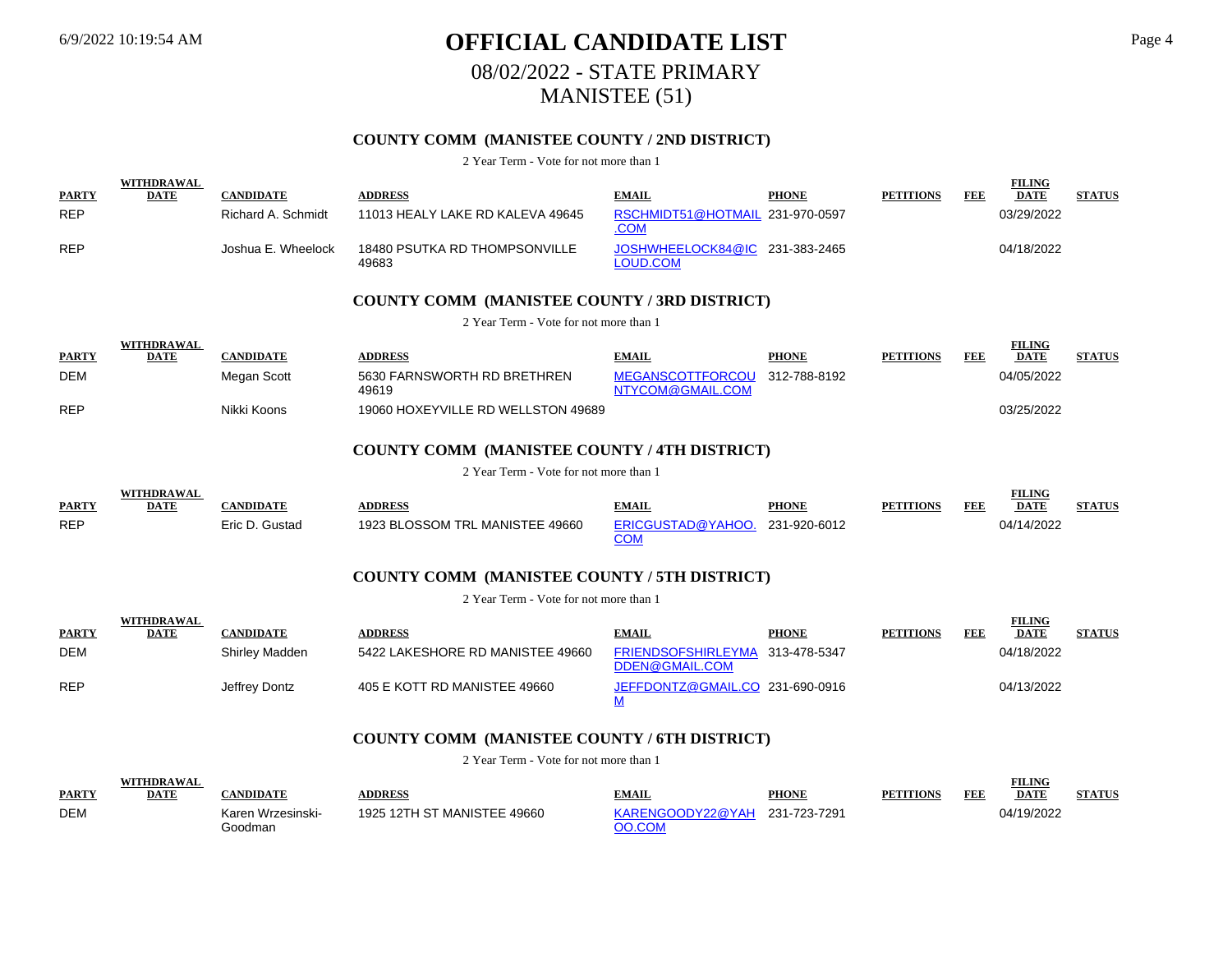## 6/9/2022 10:19:54 AM **OFFICIAL CANDIDATE LIST** Page 5 08/02/2022 - STATE PRIMARY MANISTEE (51)

## **COUNTY COMM (MANISTEE COUNTY / 7TH DISTRICT)**

| <b>PARTY</b> | <b>WITHDRAWAL</b><br><b>DATE</b> | <b>CANDIDATE</b>   | <b>ADDRESS</b>                                                             | <b>EMAIL</b>                                   | <b>PHONE</b> | <b>PETITIONS</b> | FEE        | <b>FILING</b><br><b>DATE</b> | <b>STATUS</b> |
|--------------|----------------------------------|--------------------|----------------------------------------------------------------------------|------------------------------------------------|--------------|------------------|------------|------------------------------|---------------|
| DEM          |                                  | Margaret Batzer    | 352 1ST ST MANISTEE 49660                                                  | MARGARETBATZER@G<br><b>MAIL.COM</b>            | 231-690-1267 |                  |            | 04/18/2022                   |               |
|              |                                  |                    | TRUSTEE (MARILLA TOWNSHIP)                                                 |                                                |              |                  |            |                              |               |
|              |                                  |                    | Partial Term Ending 11/20/2024 - Vote for not more than 2                  |                                                |              |                  |            |                              |               |
| <b>PARTY</b> | <b>WITHDRAWAL</b><br><b>DATE</b> | <b>CANDIDATE</b>   | <b>ADDRESS</b>                                                             | <b>EMAIL</b>                                   | <b>PHONE</b> | <b>PETITIONS</b> | FEE        | <b>FILING</b><br><b>DATE</b> | <b>STATUS</b> |
|              | No candidates on ballot          |                    |                                                                            |                                                |              |                  |            |                              |               |
|              |                                  |                    | TWP CLERK (MARILLA TOWNSHIP)                                               |                                                |              |                  |            |                              |               |
|              |                                  |                    | Partial Term Ending 11/20/2024 - Vote for not more than 1                  |                                                |              |                  |            |                              |               |
| <b>PARTY</b> | WITHDRAWAL<br><b>DATE</b>        | <b>CANDIDATE</b>   | <b>ADDRESS</b>                                                             | <b>EMAIL</b>                                   | <b>PHONE</b> | <b>PETITIONS</b> | FEE        | <b>FILING</b><br><b>DATE</b> | <b>STATUS</b> |
| <b>REP</b>   |                                  | Misty S. Cudney    | 11426 YATES RD COPEMISH 49625                                              | MISTYCUDNEY@GMAIL.<br><b>COM</b>               | 231-715-9055 |                  |            | 04/19/2022                   |               |
|              |                                  |                    | TWP CLERK (NORMAN TOWNSHIP)                                                |                                                |              |                  |            |                              |               |
|              |                                  |                    | Partial Term Ending 11/20/2024 - Vote for not more than 1                  |                                                |              |                  |            |                              |               |
| <b>PARTY</b> | WITHDRAWAL<br><b>DATE</b>        | <b>CANDIDATE</b>   | <b>ADDRESS</b>                                                             | <b>EMAIL</b>                                   | <b>PHONE</b> | <b>PETITIONS</b> | FEE        | <b>FILING</b><br><b>DATE</b> | <b>STATUS</b> |
| <b>DEM</b>   |                                  | Mary E. Soule      | 4016 SUSAN ST WELLSTON 49689                                               |                                                | 231-859-4337 |                  |            | 04/19/2022                   |               |
|              |                                  |                    | TWP TREASURER (ONEKAMA TOWNSHIP)                                           |                                                |              |                  |            |                              |               |
|              |                                  |                    | Partial Term Ending 11/20/2024 - Vote for not more than 1                  |                                                |              |                  |            |                              |               |
| <b>PARTY</b> | WITHDRAWAL<br><b>DATE</b>        | <b>CANDIDATE</b>   | <b>ADDRESS</b>                                                             | <b>EMAIL</b>                                   | <b>PHONE</b> | <b>PETITIONS</b> | FEE        | <b>FILING</b><br><b>DATE</b> | <b>STATUS</b> |
| <b>REP</b>   |                                  | Edward N. Bradford | 10870 HERKELRATH RD BEAR LAKE<br>49614                                     | ENBRADFORD@HOTMAI 231-887-5075<br><b>L.COM</b> |              |                  |            | 04/05/2022                   |               |
|              |                                  |                    | <b>DEMOCRATIC DELEGATE TO COUNTY CONVENTION (ARCADIA TOWNSHIP / 00001)</b> |                                                |              |                  |            |                              |               |
|              |                                  |                    | 2 Year Term - Vote for not more than 2                                     |                                                |              |                  |            |                              |               |
| <b>PARTY</b> | <b>WITHDRAWAL</b><br><b>DATE</b> | <b>CANDIDATE</b>   | <b>ADDRESS</b>                                                             | <b>EMAIL</b>                                   | <b>PHONE</b> | <b>PETITIONS</b> | <b>FEE</b> | <b>FILING</b><br><b>DATE</b> | <b>STATUS</b> |
|              | No candidates on ballot          |                    |                                                                            |                                                |              |                  |            |                              |               |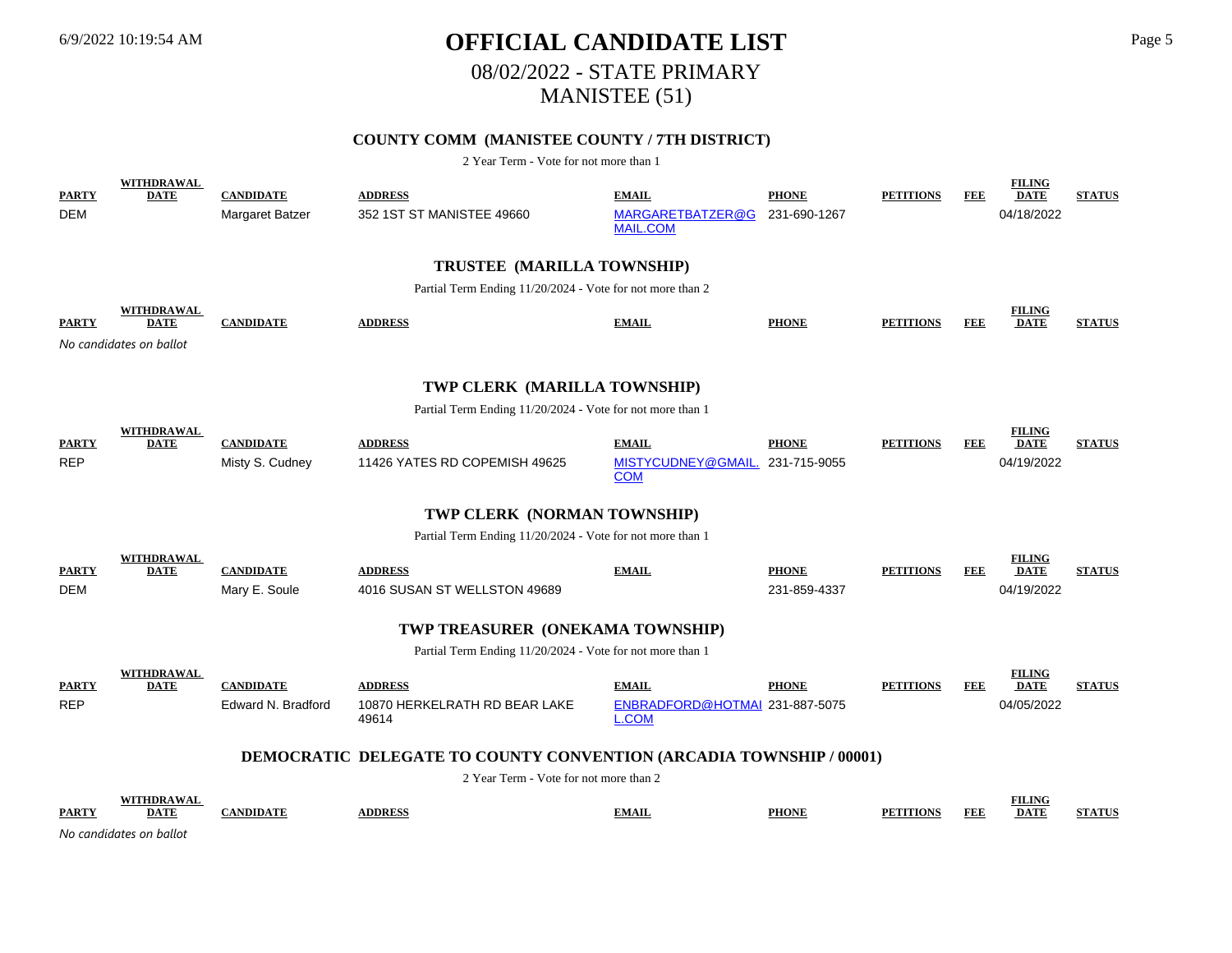## 6/9/2022 10:19:54 AM **OFFICIAL CANDIDATE LIST** Page 6 08/02/2022 - STATE PRIMARY MANISTEE (51)

## **REPUBLICAN DELEGATE TO COUNTY CONVENTION (ARCADIA TOWNSHIP / 00001)**

2 Year Term - Vote for not more than 2

| <b>PARTY</b><br><b>REP</b>                                                                                             | <b>WITHDRAWAL</b><br><b>DATE</b> | <b>CANDIDATE</b><br>Debbra Eckhout | <b>ADDRESS</b><br>15252 IVERSON RD ARCADIA 49613                         | <b>EMAIL</b><br>DEBBRAECKHOUT@YA<br>HOO.COM   | <b>PHONE</b><br>231-889-9959 | <b>PETITIONS</b> | <b>FEE</b> | <b>FILING</b><br><b>DATE</b><br>03/23/2022 | <b>STATUS</b> |  |  |  |
|------------------------------------------------------------------------------------------------------------------------|----------------------------------|------------------------------------|--------------------------------------------------------------------------|-----------------------------------------------|------------------------------|------------------|------------|--------------------------------------------|---------------|--|--|--|
|                                                                                                                        |                                  |                                    | DEMOCRATIC DELEGATE TO COUNTY CONVENTION (BEAR LAKE TOWNSHIP / 00001)    |                                               |                              |                  |            |                                            |               |  |  |  |
|                                                                                                                        |                                  |                                    | 2 Year Term - Vote for not more than 2                                   |                                               |                              |                  |            |                                            |               |  |  |  |
| <b>PARTY</b>                                                                                                           | <b>WITHDRAWAL</b><br><b>DATE</b> | <b>CANDIDATE</b>                   | <b>ADDRESS</b>                                                           | <b>EMAIL</b>                                  | <b>PHONE</b>                 | <b>PETITIONS</b> | <b>FEE</b> | <b>FILING</b><br><b>DATE</b>               | <b>STATUS</b> |  |  |  |
|                                                                                                                        | No candidates on ballot          |                                    |                                                                          |                                               |                              |                  |            |                                            |               |  |  |  |
| <b>REPUBLICAN DELEGATE TO COUNTY CONVENTION (BEAR LAKE TOWNSHIP / 00001)</b><br>2 Year Term - Vote for not more than 5 |                                  |                                    |                                                                          |                                               |                              |                  |            |                                            |               |  |  |  |
| WITHDRAWAL                                                                                                             |                                  |                                    |                                                                          |                                               |                              |                  |            |                                            |               |  |  |  |
|                                                                                                                        |                                  |                                    |                                                                          |                                               |                              |                  |            | <b>FILING</b>                              |               |  |  |  |
| <b>PARTY</b>                                                                                                           | <b>DATE</b>                      | <b>CANDIDATE</b>                   | <b>ADDRESS</b>                                                           | <b>EMAIL</b>                                  | <b>PHONE</b>                 | <b>PETITIONS</b> | <b>FEE</b> | <b>DATE</b>                                | <b>STATUS</b> |  |  |  |
| <b>REP</b>                                                                                                             |                                  | Janet Berard                       | 9383 JOHNSON RD KALEVA 49645                                             | JANETB46@GMAIL.COM                            | 231-633-9441                 |                  |            | 04/25/2022                                 |               |  |  |  |
| <b>REP</b>                                                                                                             |                                  | <b>Thomas Berard</b>               | 9383 JOHNSON RD KALEVA 49645                                             | TBERARD@KALTELNET. 231-510-7804<br><b>NET</b> |                              |                  |            | 10/13/2021                                 |               |  |  |  |
| <b>REP</b>                                                                                                             |                                  | Kevin S. Mallison                  | 7899 LAKE ST PO BOX 183 BEAR LAKE<br>49614                               | <b>KSMALLISON@YAHOO.</b><br><b>COM</b>        | 304-290-9043                 |                  |            | 04/19/2022                                 |               |  |  |  |
| <b>REP</b>                                                                                                             |                                  | Shelley L. Reed                    | 7660 LAKE ST PO BOX 444 BEAR LAKE<br>49614                               | JIMSHELLEYREED@CH<br><b>ARTER.NET</b>         | 231-794-9370                 |                  |            | 04/29/2022                                 |               |  |  |  |
|                                                                                                                        |                                  |                                    | <b>DEMOCRATIC DELEGATE TO COUNTY CONVENTION (BROWN TOWNSHIP / 00001)</b> |                                               |                              |                  |            |                                            |               |  |  |  |
|                                                                                                                        |                                  |                                    | 2 Year Term - Vote for not more than 2                                   |                                               |                              |                  |            |                                            |               |  |  |  |

*No candidates on ballot*

## **REPUBLICAN DELEGATE TO COUNTY CONVENTION (BROWN TOWNSHIP / 00001)**

2 Year Term - Vote for not more than 2

|               | T           |              |     |              |                     | <b>LINE</b>        |  |
|---------------|-------------|--------------|-----|--------------|---------------------|--------------------|--|
| <b>PARTY</b>  | <b>DATT</b> | <b>DDDFC</b> | чап | <b>PHONE</b> | FEE<br><b>TIANG</b> | <b>DATE</b><br>--- |  |
| $\sim$ $\sim$ |             |              |     |              |                     |                    |  |

*No candidates on ballot*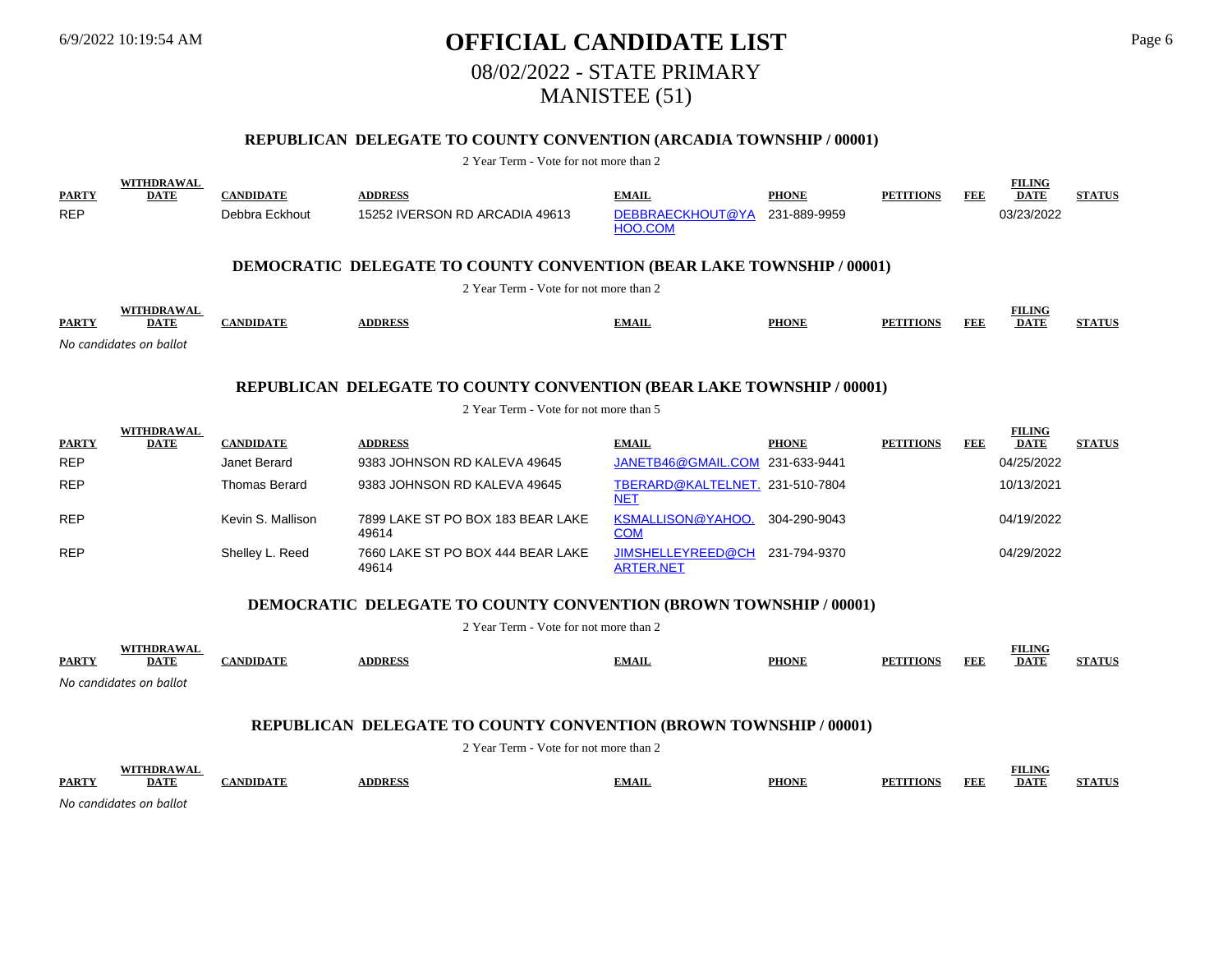## 6/9/2022 10:19:54 AM **OFFICIAL CANDIDATE LIST** Page 7 08/02/2022 - STATE PRIMARY MANISTEE (51)

## **DEMOCRATIC DELEGATE TO COUNTY CONVENTION (CLEON TOWNSHIP / 00001)**

2 Year Term - Vote for not more than 2

| <b>PARTY</b>                                                      | <b>WITHDRAWAL</b><br><b>DATE</b> | <b>CANDIDATE</b>   | <b>ADDRESS</b>                                                             | <b>EMAIL</b>                                        | <b>PHONE</b> | <b>PETITIONS</b> | <b>FEE</b> | <b>FILING</b><br><b>DATE</b> | <b>STATUS</b> |  |  |
|-------------------------------------------------------------------|----------------------------------|--------------------|----------------------------------------------------------------------------|-----------------------------------------------------|--------------|------------------|------------|------------------------------|---------------|--|--|
|                                                                   | No candidates on ballot          |                    |                                                                            |                                                     |              |                  |            |                              |               |  |  |
|                                                                   |                                  |                    |                                                                            |                                                     |              |                  |            |                              |               |  |  |
| REPUBLICAN DELEGATE TO COUNTY CONVENTION (CLEON TOWNSHIP / 00001) |                                  |                    |                                                                            |                                                     |              |                  |            |                              |               |  |  |
| 2 Year Term - Vote for not more than 3                            |                                  |                    |                                                                            |                                                     |              |                  |            |                              |               |  |  |
| <b>PARTY</b>                                                      | <b>WITHDRAWAL</b><br><b>DATE</b> | <b>CANDIDATE</b>   | <b>ADDRESS</b>                                                             | <b>EMAIL</b>                                        | <b>PHONE</b> | <b>PETITIONS</b> | FEE        | <b>FILING</b><br><b>DATE</b> | <b>STATUS</b> |  |  |
| <b>REP</b>                                                        |                                  | Gary Lee Brems     | 16760 LITZEN RD PO BOX 122 COPEMISH GLBREMS 54@YAHOO.<br>49625             | <b>COM</b>                                          | 231-383-5076 |                  |            | 03/29/2022                   |               |  |  |
| <b>REP</b>                                                        |                                  | Kimberly Cianciolo | 17282 LITZEN RD COPEMISH 49625                                             | HILLTOPGARDEN@PRO 231-434-8287<br><b>TONNOW.COM</b> |              |                  |            | 04/28/2022                   |               |  |  |
|                                                                   |                                  |                    | <b>DEMOCRATIC DELEGATE TO COUNTY CONVENTION (DICKSON TOWNSHIP / 00001)</b> |                                                     |              |                  |            |                              |               |  |  |
|                                                                   |                                  |                    | 2 Year Term - Vote for not more than 2                                     |                                                     |              |                  |            |                              |               |  |  |
| <b>PARTY</b>                                                      | WITHDRAWAL<br><b>DATE</b>        | <b>CANDIDATE</b>   | <b>ADDRESS</b>                                                             | <b>EMAIL</b>                                        | <b>PHONE</b> | <b>PETITIONS</b> | FEE        | <b>FILING</b><br><b>DATE</b> | <b>STATUS</b> |  |  |
|                                                                   | No candidates on ballot          |                    |                                                                            |                                                     |              |                  |            |                              |               |  |  |
|                                                                   |                                  |                    | <b>REPUBLICAN DELEGATE TO COUNTY CONVENTION (DICKSON TOWNSHIP / 00001)</b> |                                                     |              |                  |            |                              |               |  |  |
|                                                                   |                                  |                    | 2 Year Term - Vote for not more than 3                                     |                                                     |              |                  |            |                              |               |  |  |

|              | WITHDRAWAL  |                 |                              |                                                |              |                  |     | <b>FILING</b> |               |
|--------------|-------------|-----------------|------------------------------|------------------------------------------------|--------------|------------------|-----|---------------|---------------|
| <b>PARTY</b> | <b>DATE</b> | CANDIDATE       | <b>ADDRESS</b>               | <b>EMAIL</b>                                   | <b>PHONE</b> | <b>PETITIONS</b> | FEE | <b>DATE</b>   | <b>STATUS</b> |
| <b>REP</b>   |             | Ray Elliott     | 20501 POLE RD BRETHREN 49619 | RAYSCAPECOD@YAHO 231-477-5063<br>D.COM         |              |                  |     | 04/27/2022    |               |
| <b>REP</b>   |             | Rebecca Elliott | 20501 POLE RD BRETHREN 49619 | BELLIOTT0419@YAHOO. 231-477-5063<br><u>COM</u> |              |                  |     | 04/27/2022    |               |

## **DEMOCRATIC DELEGATE TO COUNTY CONVENTION (FILER TOWNSHIP / 00001)**

|              | WITHDRAWAL |                  |                                  |                                 |              |                  |     | <b>FILING</b> |               |
|--------------|------------|------------------|----------------------------------|---------------------------------|--------------|------------------|-----|---------------|---------------|
| <b>PARTY</b> | DATE       | CANDIDATE        | <b>ADDRESS</b>                   | <b>EMAIL</b>                    | <b>PHONE</b> | <b>PETITIONS</b> | FEE | <b>DATE</b>   | <b>STATUS</b> |
| DEM          |            | Al Frve          | 2264 MERKEY RD MANISTEE 49660    | ALFRYE55@GMAIL.COM 202-277-1363 |              |                  |     | 02/18/2022    |               |
| DEM          |            | Steven I. Rogers | 2070 CRABAPPLE RD MANISTEE 49660 | MR.HIAWATHA@HOTMA 231-887-0090  |              |                  |     | 02/10/2022    |               |
|              |            |                  |                                  | L.COM                           |              |                  |     |               |               |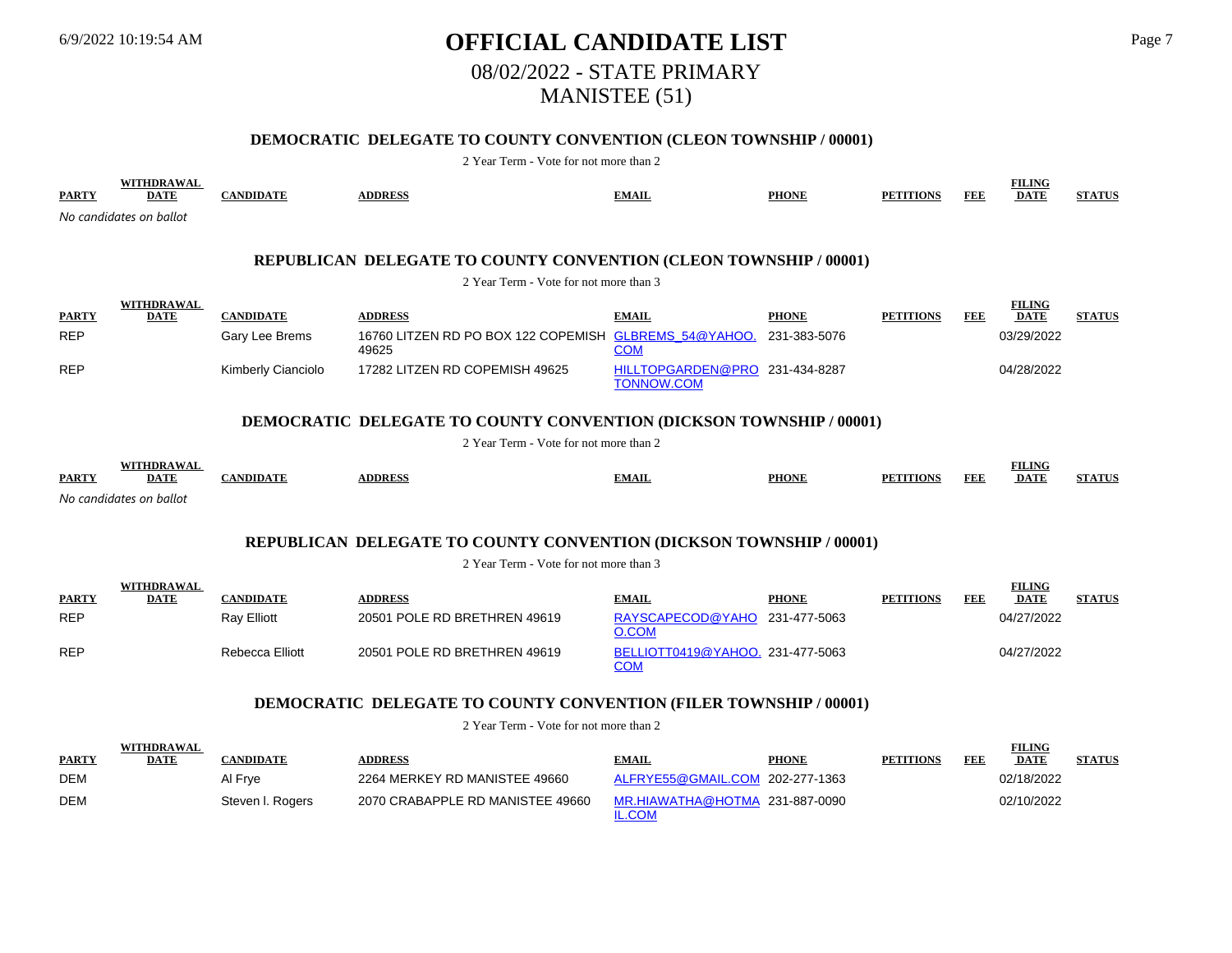## 6/9/2022 10:19:54 AM **OFFICIAL CANDIDATE LIST** Page 8 08/02/2022 - STATE PRIMARY MANISTEE (51)

## **REPUBLICAN DELEGATE TO COUNTY CONVENTION (FILER TOWNSHIP / 00001)**

#### 2 Year Term - Vote for not more than 6

|              | <b>WITHDRAWAL</b> |                   |                                 |                                                 |              |                  |     | <b>FILING</b> |               |
|--------------|-------------------|-------------------|---------------------------------|-------------------------------------------------|--------------|------------------|-----|---------------|---------------|
| <b>PARTY</b> | <b>DATE</b>       | <b>CANDIDATE</b>  | <b>ADDRESS</b>                  | <b>EMAIL</b>                                    | <b>PHONE</b> | <b>PETITIONS</b> | FEE | <b>DATE</b>   | <b>STATUS</b> |
| <b>REP</b>   |                   | Paul Battige      | 1765 MAPLE RD MANISTEE 49660    | PAULBATIGE@GMAIL.C 231-233-5777<br><u>OM</u>    |              |                  |     | 03/10/2022    |               |
| <b>REP</b>   |                   | Denise A. Lerg    | 1543 MAPLE RD MANISTEE 49660    | DLERK2@HOTMAIL.CO<br><u>M</u>                   | 231-723-6648 |                  |     | 01/21/2022    |               |
| <b>REP</b>   |                   | James C. Lerg     | 1543 MAPLE RD MANISTEE 49660    |                                                 | 231-723-6648 |                  |     | 01/21/2022    |               |
| <b>REP</b>   |                   | David Niedzielski | 2296 WILDWOOD RD MANISTEE 49660 | DNIEDZIELSKI@CHART<br><b>ER.NET</b>             | 231-720-2095 |                  |     | 04/01/2022    |               |
| <b>REP</b>   |                   | Dennis Sullivan   | 1550 RAMONA DR MANISTEE 49660   | DSENGINEER1@HOTMA 231-510-0423<br><b>IL.COM</b> |              |                  |     | 04/19/2022    |               |

### **DEMOCRATIC DELEGATE TO COUNTY CONVENTION (MANISTEE CITY / 00001)**

#### 2 Year Term - Vote for not more than 6

|              | <b>WITHDRAWAL</b> |                     |                                     |                                               |              |                  |            | <b>FILING</b> |               |
|--------------|-------------------|---------------------|-------------------------------------|-----------------------------------------------|--------------|------------------|------------|---------------|---------------|
| <b>PARTY</b> | <b>DATE</b>       | <b>CANDIDATE</b>    | <b>ADDRESS</b>                      | <b>EMAIL</b>                                  | <b>PHONE</b> | <b>PETITIONS</b> | <b>FEE</b> | <b>DATE</b>   | <b>STATUS</b> |
| DEM          |                   | Jo R. Hall          | 264 4TH AVE MANISTEE 49660          | JO.HALL@SBCGLOBAL<br><u>NET</u>               | 231-723-0125 |                  |            | 04/11/2022    |               |
| DEM          |                   | John M. Helge       | 450 CEDAR ST MANISTEE 49660         | JOHNMHELGE@GMAIL.<br><u>COM</u>               | 616-915-2403 |                  |            | 02/15/2022    |               |
| DEM          |                   | Cheryl A. Stephison | 301 FIFTH AVE, APT 4 MANISTEE 49660 | CASTEPHISON@YAHOO 231-299-4416<br><u>.COM</u> |              |                  |            | 05/03/2022    |               |
| DEM          |                   | Lee Trucks          | 453 2ND ST MANISTEE 49660           | LTRUCKS@JACKPINE.C 231-510-6785<br>OM         |              |                  |            | 04/14/2022    |               |

## **REPUBLICAN DELEGATE TO COUNTY CONVENTION (MANISTEE CITY / 00001)**

|              | WITHDRAWAL  |                   |                                     |                                               |              |                  |            | <b>FILING</b> |               |
|--------------|-------------|-------------------|-------------------------------------|-----------------------------------------------|--------------|------------------|------------|---------------|---------------|
| <b>PARTY</b> | <b>DATE</b> | <b>CANDIDATE</b>  | <b>ADDRESS</b>                      | <b>EMAIL</b>                                  | <b>PHONE</b> | <b>PETITIONS</b> | <b>FEE</b> | <b>DATE</b>   | <b>STATUS</b> |
| <b>REP</b>   |             | Dan Laskey        | 537 FOURTH ST MANISTEE 49660        | LASKEY.DAN@GMAIL.C 231-690-6761<br>OM         |              |                  |            | 02/11/2022    |               |
| <b>REP</b>   |             | Liz Laskev        | 537 FOURTH ST MANISTEE 49660        | LASKEY.LIZ@GMAIL.CO 231-233-4350              |              |                  |            | 02/11/2022    |               |
| <b>REP</b>   |             | Brian E. A. Maue  | 536 4TH ST MANISTEE 49660           | BMAUE9@MSN.COM                                | 719-761-3786 |                  |            | 04/06/2022    |               |
| <b>REP</b>   |             | David Jay Miehlke | 273 6TH AVE, APT 302 MANISTEE 49660 | DAVE619@CHARTER.NE 231-510-1061               |              |                  |            | 02/03/2022    |               |
| <b>REP</b>   |             | Drew Reed         | 264 FREMONT ST MANISTEE 49660       | ANDREWR1114@GMAIL. 231-383-1300<br><u>COM</u> |              |                  |            | 04/08/2022    |               |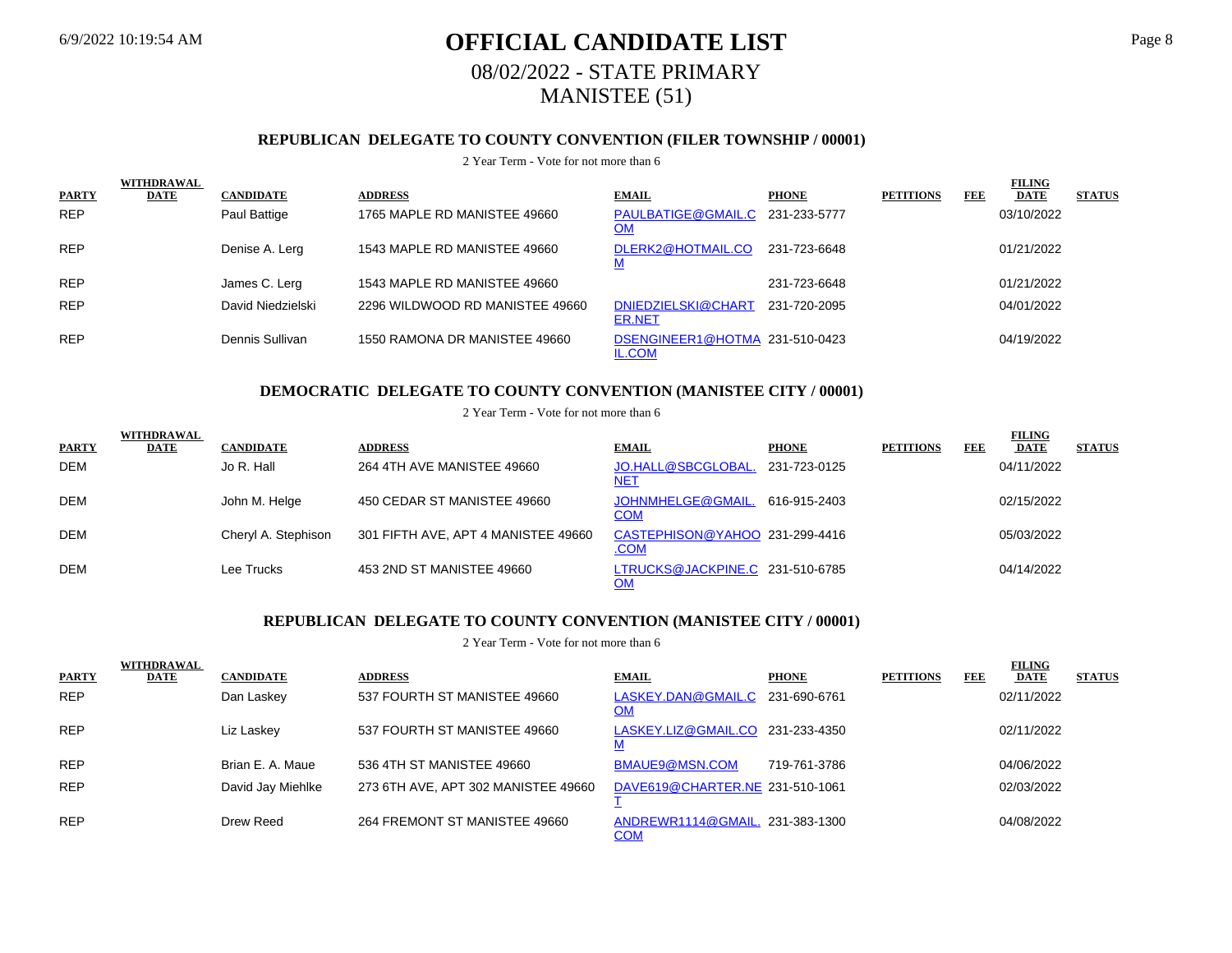| <b>OFFICIAL CANDIDATE LIST</b><br>$6/9/2022$ 10:19:54 AM |                           |                  |                                                                             |                                    | Page 9       |                  |     |                              |               |  |
|----------------------------------------------------------|---------------------------|------------------|-----------------------------------------------------------------------------|------------------------------------|--------------|------------------|-----|------------------------------|---------------|--|
|                                                          |                           |                  |                                                                             | 08/02/2022 - STATE PRIMARY         |              |                  |     |                              |               |  |
|                                                          |                           |                  |                                                                             | <b>MANISTEE</b> (51)               |              |                  |     |                              |               |  |
| <b>REP</b>                                               |                           | Lauren Reed      | 264 FREMONT ST MANISTEE 49660                                               | LAURENJOYREED@GM<br><b>AIL.COM</b> | 574-707-5094 |                  |     | 04/08/2022                   |               |  |
|                                                          |                           |                  | DEMOCRATIC DELEGATE TO COUNTY CONVENTION (MANISTEE CITY / 00002)            |                                    |              |                  |     |                              |               |  |
|                                                          |                           |                  | 2 Year Term - Vote for not more than 6                                      |                                    |              |                  |     |                              |               |  |
| <b>PARTY</b>                                             | WITHDRAWAL<br><b>DATE</b> | <b>CANDIDATE</b> | <b>ADDRESS</b>                                                              | <b>EMAIL</b>                       | <b>PHONE</b> | <b>PETITIONS</b> | FEE | <b>FILING</b><br><b>DATE</b> | <b>STATUS</b> |  |
|                                                          | No candidates on ballot   |                  |                                                                             |                                    |              |                  |     |                              |               |  |
|                                                          |                           |                  | REPUBLICAN DELEGATE TO COUNTY CONVENTION (MANISTEE CITY / 00002)            |                                    |              |                  |     |                              |               |  |
|                                                          |                           |                  | 2 Year Term - Vote for not more than 6                                      |                                    |              |                  |     |                              |               |  |
| <b>PARTY</b>                                             | WITHDRAWAL<br><b>DATE</b> | <b>CANDIDATE</b> | <b>ADDRESS</b>                                                              | <b>EMAIL</b>                       | <b>PHONE</b> | <b>PETITIONS</b> | FEE | <b>FILING</b><br><b>DATE</b> | <b>STATUS</b> |  |
|                                                          | No candidates on ballot   |                  |                                                                             |                                    |              |                  |     |                              |               |  |
|                                                          |                           |                  | <b>DEMOCRATIC DELEGATE TO COUNTY CONVENTION (MANISTEE TOWNSHIP / 00001)</b> |                                    |              |                  |     |                              |               |  |
|                                                          |                           |                  | 2 Year Term - Vote for not more than 4                                      |                                    |              |                  |     |                              |               |  |
| <b>PARTY</b>                                             | WITHDRAWAL<br><b>DATE</b> | <b>CANDIDATE</b> | <b>ADDRESS</b>                                                              | <b>EMAIL</b>                       | <b>PHONE</b> | <b>PETITIONS</b> | FEE | <b>FILING</b><br><b>DATE</b> | <b>STATUS</b> |  |
| <b>DEM</b>                                               |                           | Eric W. Lampinen | 3109 ORCHARD HWY MANISTEE 49660                                             | LAMPINEN@CHARTER.<br><b>NET</b>    | 231-690-5542 |                  |     | 04/19/2022                   |               |  |
| <b>DEM</b>                                               |                           | Gary Madden      | 5422 LAKESHORE RD MANISTEE 49660                                            | GENIE42BR@GMAIL.CO 313-478-6250    |              |                  |     | 03/02/2022                   |               |  |

#### DEM Kristine Malone 6432 LAKESHORE RD MANISTEE 49660 **OM** KKMALONE70@GMAIL.C 231-398-9368 03/09/2022

M<sub>M</sub>

## **REPUBLICAN DELEGATE TO COUNTY CONVENTION (MANISTEE TOWNSHIP / 00001)**

|              | <b>WITHDRAWAL</b> |                  |                                  |                                              |              |                  |            | <b>FILING</b> |               |
|--------------|-------------------|------------------|----------------------------------|----------------------------------------------|--------------|------------------|------------|---------------|---------------|
| <b>PARTY</b> | DATE              | <b>CANDIDATE</b> | <b>ADDRESS</b>                   | <b>EMAIL</b>                                 | <b>PHONE</b> | <b>PETITIONS</b> | <b>FEE</b> | <b>DATE</b>   | <b>STATUS</b> |
| <b>REP</b>   |                   | Adam L. Dontz    | 1847 DONTZ RD MANISTEE 49660     | ADAM@LAKESTARFAR<br>MS.COM                   | 630-201-6148 |                  |            | 03/04/2022    |               |
| <b>REP</b>   |                   | Jeffrey Dontz    | 405 EAST KOTT RD MANISTEE 49660  | JEFFDONTZ@GMAIL.CO 231-690-0916              |              |                  |            | 04/13/2022    |               |
| <b>REP</b>   |                   | Holly Larsen     | 459 GILLESPIE RD MANISTEE 49660  | HOLLY74ANN@GMAIL.C 231-425-6794<br><u>OM</u> |              |                  |            | 04/27/2022    |               |
| <b>REP</b>   |                   | James Mowry      | 1700 LAKESHORE RD MANISTEE 49660 | JIMM.CHEV@HOTMAIL.<br><b>COM</b>             | 231-723-4457 |                  |            | 03/10/2022    |               |
| <b>REP</b>   |                   | Kellie Mowry     | 1700 LAKESHORE RD MANISTEE 49660 | <b>KELLIEMOWRY@HOTM</b><br>AIL.COM           | 231-723-4457 |                  |            | 03/10/2022    |               |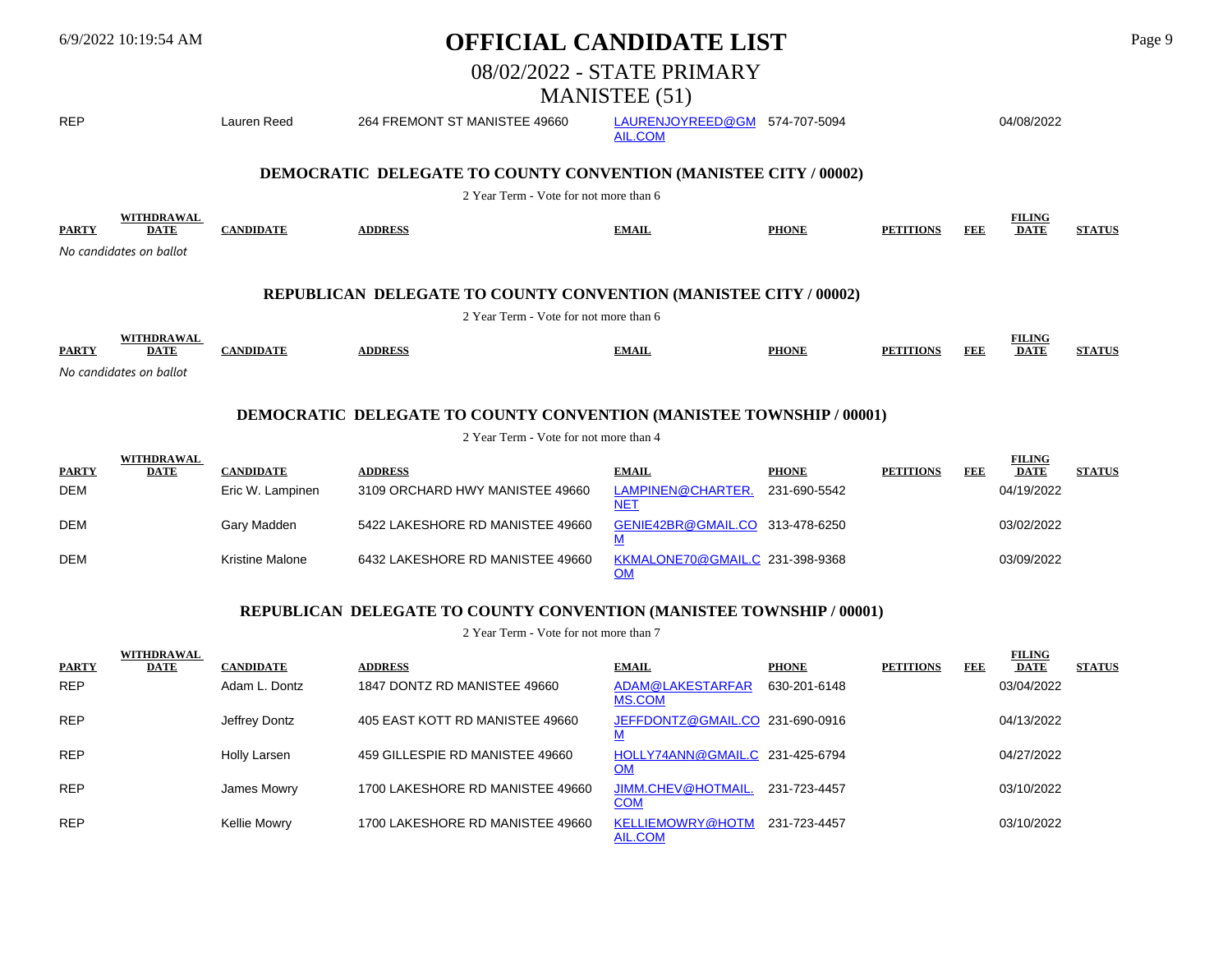|              | 6/9/2022 10:19:54 AM                                        |                        |                                                                                                                      | <b>OFFICIAL CANDIDATE LIST</b>          |              |                  |            |                              | Page 10       |
|--------------|-------------------------------------------------------------|------------------------|----------------------------------------------------------------------------------------------------------------------|-----------------------------------------|--------------|------------------|------------|------------------------------|---------------|
|              |                                                             |                        |                                                                                                                      | 08/02/2022 - STATE PRIMARY              |              |                  |            |                              |               |
|              |                                                             |                        |                                                                                                                      | <b>MANISTEE</b> (51)                    |              |                  |            |                              |               |
| <b>REP</b>   |                                                             | Gary Schwaiger         | 648 ELLIOTT DR MANISTEE 49660                                                                                        | GSCHWAIGER@CHART 231-723-8692<br>ER.NET |              |                  |            | 05/02/2022                   |               |
|              |                                                             |                        | <b>DEMOCRATIC DELEGATE TO COUNTY CONVENTION (MAPLE GROVE TOWNSHIP / 00001)</b>                                       |                                         |              |                  |            |                              |               |
|              |                                                             |                        | 2 Year Term - Vote for not more than 2                                                                               |                                         |              |                  |            |                              |               |
| <b>PARTY</b> | <b>WITHDRAWAL</b><br><b>DATE</b><br>No candidates on ballot | <b>CANDIDATE</b>       | <b>ADDRESS</b>                                                                                                       | <b>EMAIL</b>                            | <b>PHONE</b> | <b>PETITIONS</b> | <b>FEE</b> | <b>FILING</b><br><b>DATE</b> | <b>STATUS</b> |
|              |                                                             |                        | REPUBLICAN DELEGATE TO COUNTY CONVENTION (MAPLE GROVE TOWNSHIP / 00001)                                              |                                         |              |                  |            |                              |               |
|              | <b>WITHDRAWAL</b>                                           |                        | 2 Year Term - Vote for not more than 3                                                                               |                                         |              |                  |            | <b>FILING</b>                |               |
| <b>PARTY</b> | <b>DATE</b>                                                 | <b>CANDIDATE</b>       | <b>ADDRESS</b>                                                                                                       | <b>EMAIL</b>                            | <b>PHONE</b> | <b>PETITIONS</b> | FEE        | <b>DATE</b>                  | <b>STATUS</b> |
| <b>REP</b>   |                                                             | <b>Richard Schmidt</b> | 11013 HEALY LAKE RD KALEVA 49645                                                                                     | RSCHMIDT51@HOTMAIL 231-970-0597<br>.COM |              |                  |            | 04/11/2022                   |               |
|              |                                                             |                        | <b>DEMOCRATIC DELEGATE TO COUNTY CONVENTION (MARILLA TOWNSHIP / 00001)</b><br>2 Year Term - Vote for not more than 2 |                                         |              |                  |            |                              |               |
|              | <b>WITHDRAWAL</b>                                           |                        |                                                                                                                      |                                         |              |                  |            | <b>FILING</b>                |               |
| <b>PARTY</b> | <b>DATE</b><br>No candidates on ballot                      | <b>CANDIDATE</b>       | <b>ADDRESS</b>                                                                                                       | <b>EMAIL</b>                            | <b>PHONE</b> | <b>PETITIONS</b> | FEE        | <b>DATE</b>                  | <b>STATUS</b> |
|              |                                                             |                        |                                                                                                                      |                                         |              |                  |            |                              |               |
|              |                                                             |                        | REPUBLICAN DELEGATE TO COUNTY CONVENTION (MARILLA TOWNSHIP / 00001)<br>2 Year Term - Vote for not more than 1        |                                         |              |                  |            |                              |               |
|              | <b>WITHDRAWAL</b>                                           |                        |                                                                                                                      |                                         |              |                  |            | <b>FILING</b>                |               |
| <b>PARTY</b> | <b>DATE</b>                                                 | <b>CANDIDATE</b>       | <b>ADDRESS</b>                                                                                                       | <b>EMAIL</b>                            | <b>PHONE</b> | <b>PETITIONS</b> | FEE        | <b>DATE</b>                  | <b>STATUS</b> |
|              | No candidates on ballot                                     |                        |                                                                                                                      |                                         |              |                  |            |                              |               |
|              |                                                             |                        | DEMOCRATIC DELEGATE TO COUNTY CONVENTION (NORMAN TOWNSHIP / 00001)                                                   |                                         |              |                  |            |                              |               |
|              |                                                             |                        | 2 Year Term - Vote for not more than 2                                                                               |                                         |              |                  |            |                              |               |
| <b>PARTY</b> | <b>WITHDRAWAL</b><br><b>DATE</b>                            | <b>CANDIDATE</b>       | <b>ADDRESS</b>                                                                                                       | <b>EMAIL</b>                            | <b>PHONE</b> | <b>PETITIONS</b> | FEE        | <b>FILING</b><br><b>DATE</b> | <b>STATUS</b> |

*No candidates on ballot*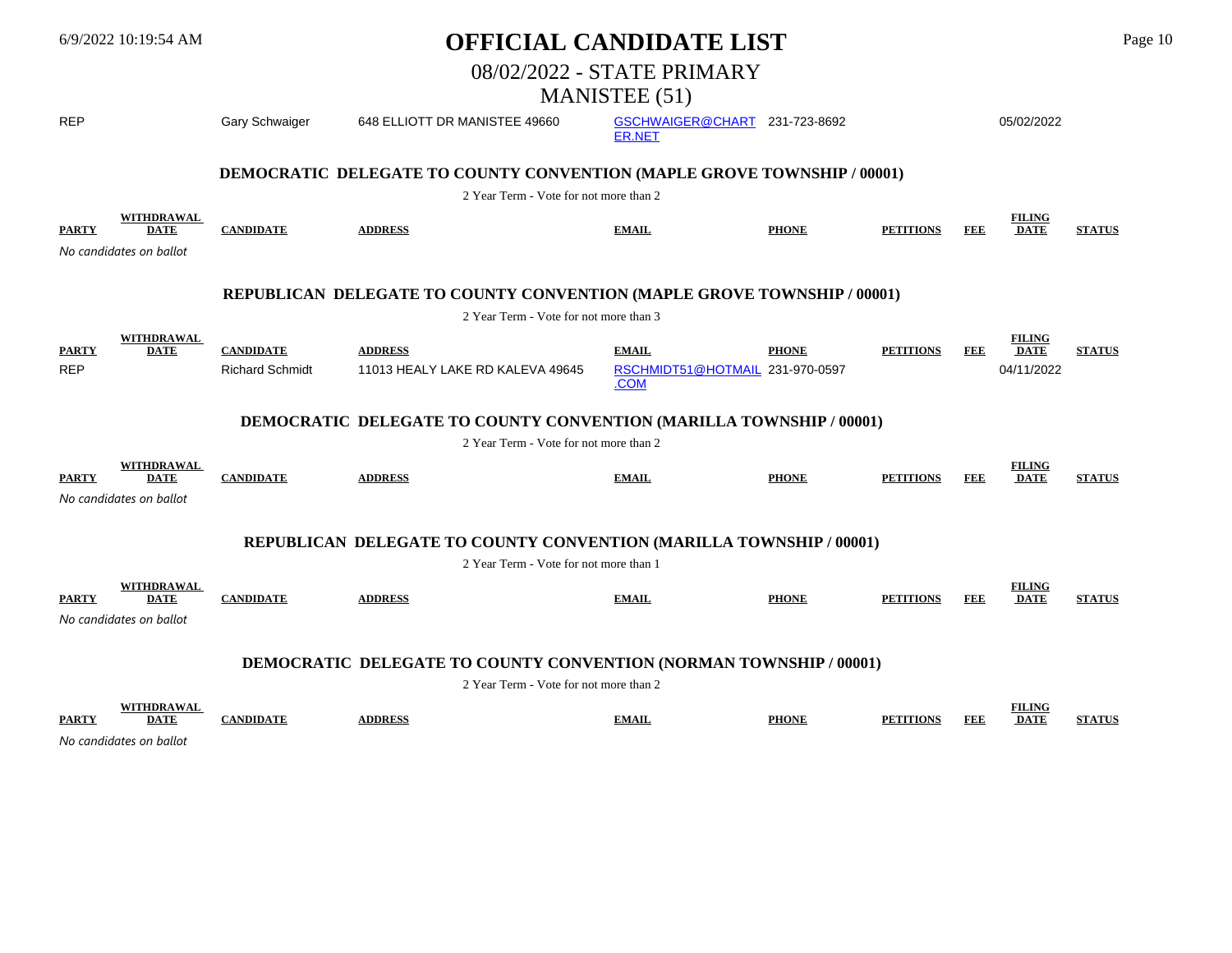WITH **WITH**  $\mathbf{W}$ 

WITH **WITH A WITH A WITH** 

## 6/9/2022 10:19:54 AM **OFFICIAL CANDIDATE LIST** Page 11 08/02/2022 - STATE PRIMARY MANISTEE (51)

## **REPUBLICAN DELEGATE TO COUNTY CONVENTION (NORMAN TOWNSHIP / 00001)**

#### 2 Year Term - Vote for not more than 4

| <b>PARTY</b> | WITHDRAWAL<br><b>DATE</b> | <b>CANDIDATE</b> | <b>ADDRESS</b>                     | <b>EMAIL</b> | <b>PHONE</b> | <b>PETITIONS</b> | FEE | <b>FILING</b><br><b>DATE</b> | <b>STATUS</b> |
|--------------|---------------------------|------------------|------------------------------------|--------------|--------------|------------------|-----|------------------------------|---------------|
| <b>REP</b>   |                           | Warren M. Amond  | 1213 LAVERNE RD WELLSTON 49689     |              |              |                  |     | 05/02/2022                   |               |
| <b>REP</b>   |                           | John Fenner      | 3868 DAVID ST WELLSTON 49689       |              |              |                  |     | 05/02/2022                   |               |
| <b>REP</b>   |                           | Nikki Koons      | 19060 HOXEYVILLE RD WELLSTON 49689 |              |              |                  |     | 03/25/2022                   |               |
| <b>REP</b>   |                           | Briana Maison    | 22097 DOROTHY RD WELLSTON 49689    |              |              |                  |     | 05/02/2022                   |               |
| <b>REP</b>   |                           | Brian T. Teeple  | 21453 CABERFAE HWY WELLSTON 49689  |              | 231-429-9083 |                  |     | 04/28/2022                   |               |

### **DEMOCRATIC DELEGATE TO COUNTY CONVENTION (ONEKAMA TOWNSHIP / 00001)**

2 Year Term - Vote for not more than 2

|              | WITHDRAWAL |                  |                                        |                                |              |                  |     | FILING      |               |
|--------------|------------|------------------|----------------------------------------|--------------------------------|--------------|------------------|-----|-------------|---------------|
| <b>PARTY</b> | DATE       | <b>CANDIDATE</b> | <b>\DDRESS</b>                         | <b>EMAIL</b>                   | <b>PHONE</b> | <b>PETITIONS</b> | FEE | <b>DATE</b> | <b>STATUS</b> |
| <b>DEM</b>   |            | Judy Cunningham  | 4466 POTTER RD BEAR LAKE 49614         | JPC4466@GMAIL.COM              | 231-794-0005 |                  |     | 04/22/2022  |               |
| <b>DEM</b>   |            | Rosalind Jaffe   | 3644 PORTAGE POINT DR ONEKAMA<br>49675 |                                | 231-889-5411 |                  |     | 04/28/2022  |               |
| <b>DEM</b>   |            | Frances Wallace  | 7182 NOBLE HILL CT MANISTEE 49660      | DFWALLA@GMAIL.COM 517-256-2634 |              |                  |     | 03/16/2022  |               |

## **REPUBLICAN DELEGATE TO COUNTY CONVENTION (ONEKAMA TOWNSHIP / 00001)**

2 Year Term - Vote for not more than 4

|              | WITHDRAWAL  |                    |                                        |                                       |              |                  |     | <u>FILING</u> |               |
|--------------|-------------|--------------------|----------------------------------------|---------------------------------------|--------------|------------------|-----|---------------|---------------|
| <b>PARTY</b> | <b>DATE</b> | <b>CANDIDATE</b>   | <b>ADDRESS</b>                         | <b>EMAIL</b>                          | <b>PHONE</b> | <b>PETITIONS</b> | FEE | <b>DATE</b>   | <b>STATUS</b> |
| <b>REP</b>   |             | Barbara Behling    | 5703 CRESCENT BEACH ONEKAMA<br>49675   |                                       | 248-230-0940 |                  |     | 04/19/2022    |               |
| <b>REP</b>   |             | Ronald Ray Miehlke | 9143 ERDMAN RD ONEKAMA 49675           | RMIHELKE@GMAIL.COM 231-889-3587       |              |                  |     | 04/29/2022    |               |
| <b>REP</b>   |             | Jennifer Smeltzer  | 12970 NORTHWOOD HWY BEAR LAKE<br>49614 | JENNIFERSMELTZER@<br><b>GMAIL.COM</b> | 231-649-4019 |                  |     | 05/03/2022    |               |

## **DEMOCRATIC DELEGATE TO COUNTY CONVENTION (PLEASANTON TOWNSHIP / 00001)**

2 Year Term - Vote for not more than 2

|             | IIND. |     |               |      |              |                       | <b>FILING</b> |  |
|-------------|-------|-----|---------------|------|--------------|-----------------------|---------------|--|
| <b>PART</b> |       | vnm | <b>DDDECG</b> | MAIL | <b>PHONE</b> | E E L<br>nno<br>1 D.I | DATF          |  |
| .           |       |     |               |      |              |                       |               |  |

*No candidates on ballot*

**FILING FILING** 

**FILING**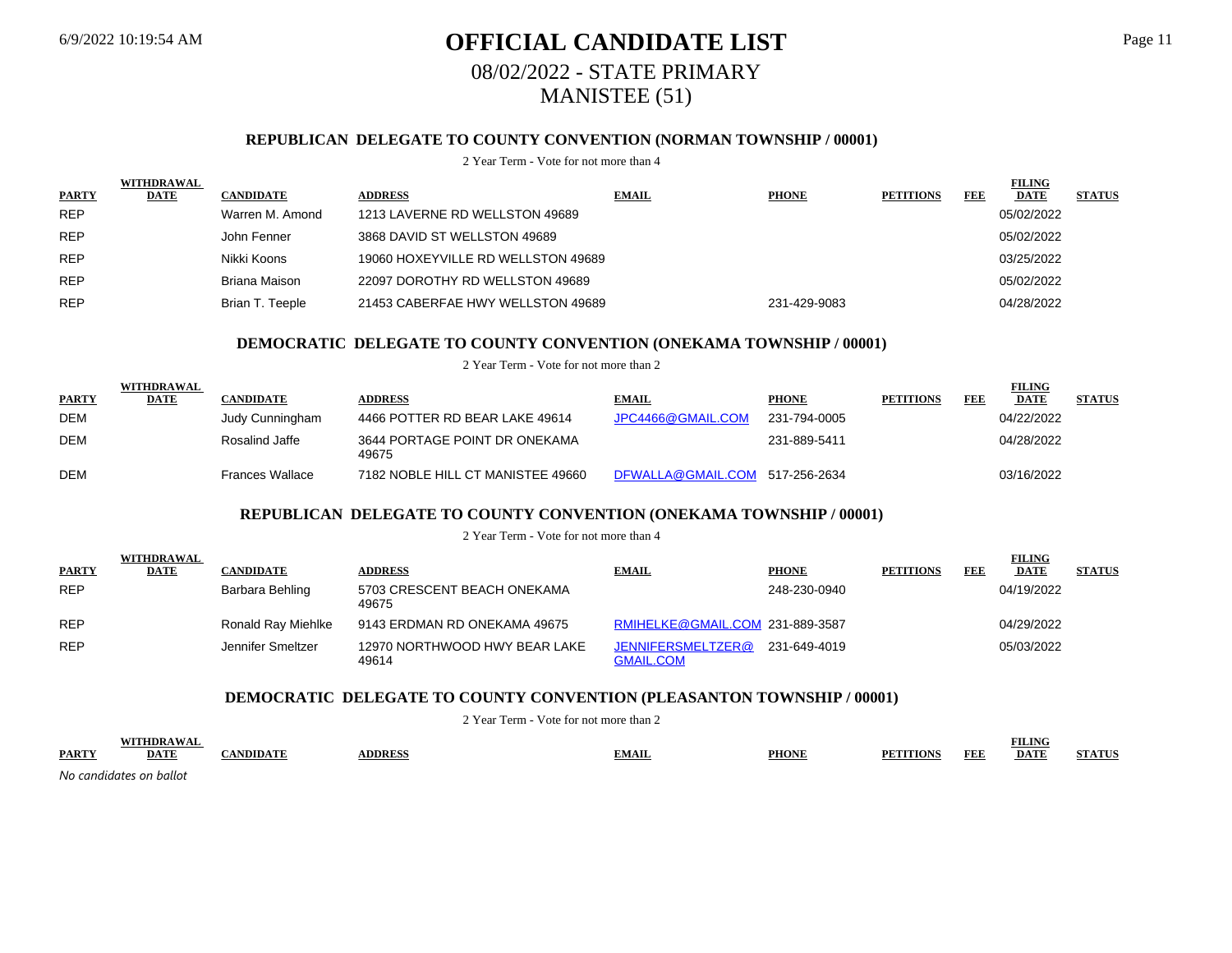## 6/9/2022 10:19:54 AM **OFFICIAL CANDIDATE LIST** Page 12 08/02/2022 - STATE PRIMARY MANISTEE (51)

## **REPUBLICAN DELEGATE TO COUNTY CONVENTION (PLEASANTON TOWNSHIP / 00001)**

#### 2 Year Term - Vote for not more than 2

| <b>PARTY</b><br><b>REP</b>                                                                                                       | <b>WITHDRAWAL</b><br><b>DATE</b> | <b>CANDIDATE</b><br>Jeff Lawrence | <b>ADDRESS</b><br>17007 LETTEAU RD BEAR LAKE 49614                            | <b>EMAIL</b><br>JEFFMANISTEEGOP@G<br><b>MAIL.COM</b> | <b>PHONE</b><br>269-317-5883 | <b>PETITIONS</b> | FEE        | <b>FILING</b><br><b>DATE</b><br>03/10/2022 | <b>STATUS</b> |
|----------------------------------------------------------------------------------------------------------------------------------|----------------------------------|-----------------------------------|-------------------------------------------------------------------------------|------------------------------------------------------|------------------------------|------------------|------------|--------------------------------------------|---------------|
|                                                                                                                                  |                                  |                                   | <b>DEMOCRATIC DELEGATE TO COUNTY CONVENTION (SPRINGDALE TOWNSHIP / 00001)</b> |                                                      |                              |                  |            |                                            |               |
|                                                                                                                                  |                                  |                                   | 2 Year Term - Vote for not more than 2                                        |                                                      |                              |                  |            |                                            |               |
| <b>PARTY</b>                                                                                                                     | WITHDRAWAL<br><b>DATE</b>        | <b>CANDIDATE</b>                  | <b>ADDRESS</b>                                                                | <b>EMAIL</b>                                         | <b>PHONE</b>                 | <b>PETITIONS</b> | <b>FEE</b> | <b>FILING</b><br><b>DATE</b>               | <b>STATUS</b> |
|                                                                                                                                  | No candidates on ballot          |                                   |                                                                               |                                                      |                              |                  |            |                                            |               |
| <b>REPUBLICAN DELEGATE TO COUNTY CONVENTION (SPRINGDALE TOWNSHIP / 00001)</b>                                                    |                                  |                                   |                                                                               |                                                      |                              |                  |            |                                            |               |
|                                                                                                                                  |                                  |                                   | 2 Year Term - Vote for not more than 3                                        |                                                      |                              |                  |            |                                            |               |
| <b>PARTY</b>                                                                                                                     | <b>WITHDRAWAL</b><br><b>DATE</b> | <b>CANDIDATE</b>                  | <b>ADDRESS</b>                                                                | <b>EMAIL</b>                                         | <b>PHONE</b>                 | <b>PETITIONS</b> | <b>FEE</b> | <b>FILING</b><br><b>DATE</b>               | <b>STATUS</b> |
| <b>REP</b>                                                                                                                       |                                  | Penny Nelson                      | 14750 OLD GRADE RD THOMPSONVILLE<br>49683                                     | NELSONRIVER@ACEGR 231-378-2252<br><b>OUP.CC</b>      |                              |                  |            | 03/10/2022                                 |               |
| <b>REP</b>                                                                                                                       |                                  | <b>Richard Nelson</b>             | 14750 OLD GRADE RD THOMPSONVILLE<br>49683                                     | NELSONRIVER@ACEGR 231-378-2252<br><b>OUP.CC</b>      |                              |                  |            | 03/10/2022                                 |               |
|                                                                                                                                  |                                  |                                   | <b>DEMOCRATIC DELEGATE TO COUNTY CONVENTION (STRONACH TOWNSHIP / 00001)</b>   |                                                      |                              |                  |            |                                            |               |
|                                                                                                                                  |                                  |                                   | 2 Year Term - Vote for not more than 2                                        |                                                      |                              |                  |            |                                            |               |
| <b>PARTY</b>                                                                                                                     | <b>WITHDRAWAL</b><br><b>DATE</b> | <b>CANDIDATE</b>                  | <b>ADDRESS</b>                                                                | <b>EMAIL</b>                                         | <b>PHONE</b>                 | <b>PETITIONS</b> | <b>FEE</b> | <b>FILING</b><br><b>DATE</b>               | <b>STATUS</b> |
|                                                                                                                                  | No candidates on ballot          |                                   |                                                                               |                                                      |                              |                  |            |                                            |               |
| <b>REPUBLICAN DELEGATE TO COUNTY CONVENTION (STRONACH TOWNSHIP / 00001)</b><br>$\alpha$ is the state of $\alpha$ is the $\alpha$ |                                  |                                   |                                                                               |                                                      |                              |                  |            |                                            |               |

|              | WITHDRAWAL  | <b>ANDIDATE</b> |                                 |                  |              | <b>PETITIONS</b> |     | FILING      |               |
|--------------|-------------|-----------------|---------------------------------|------------------|--------------|------------------|-----|-------------|---------------|
| <b>PARTY</b> | <b>DATE</b> |                 | <b>\DDRESS</b>                  | <b>EMAIL</b>     | <b>PHONE</b> |                  | FEF | <b>DATE</b> | <b>STATUS</b> |
| <b>REP</b>   |             | Sally L. Blank  | 4020 SKOCELAS RD MANISTEE 49660 | SRB@MR-HAPPY.COM | 231-723-6369 |                  |     | 04/21/2022  |               |
| <b>REP</b>   |             | Steven R. Blank | 4020 SKOCELAS RD MANISTEE 49660 | SRB@MR-HAPPY.COM | 231-723-6369 |                  |     | 04/19/2022  |               |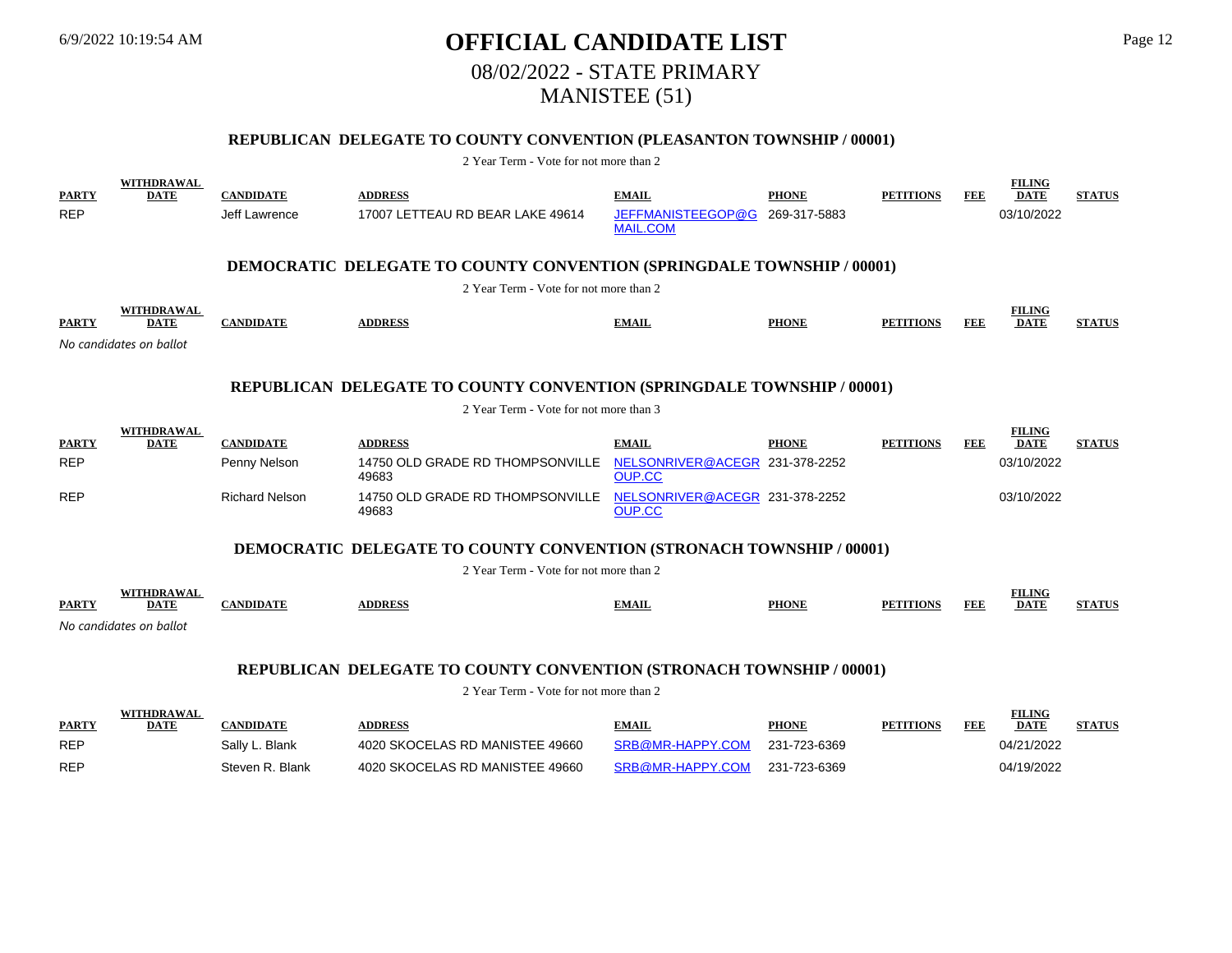## 6/9/2022 10:19:54 AM **OFFICIAL CANDIDATE LIST** Page 13 08/02/2022 - STATE PRIMARY MANISTEE (51) **MANISTEE COUNTY PROPOSAL**

Manistee County Conservation District Millage Proposal

For the purpose of funding the operation of the Manistee Conservation District programs that assist Manistee County residents and landowners in the protection, enhancement and restoration of natural resources. The increased revenue will be applied to leverage funds, including grant match, infrastructure improvements for the District property, and to retain and support full-time staff to continue to provide forestry and wildlife habitat management; surface water and groundwater resources; invasive species management; federal cost-share program implementation; and educational programming on natural resources topics.

Shall the tax rate limitation on general ad valorem taxes within the County of Manistee, imposed under Article IX Sec. 6 of the Michigan Constitution, and shall the County be authorized to:

a.) Addition of 0.125 of one (1) mill (\$0.125 per \$1,000 of Taxable Value) to the current .1 of one (1) mill (\$0.10 per \$1,000 of Taxable Value) levy to total .225 of one (1) mill (\$0.225 per \$1,000 of Taxable Value) for a period of two (2) years, 2022 through 2023 inclusive, and

b.) Renew .225 of one (1) mill (\$0.225 per \$1,000 of Taxable Value) for a period of nine (9) years, 2024 through 2032 inclusive.

If approved and levied in full, it is estimated that the addition of .125 mill, for a total of .225 mill, will raise \$274,195 for Manistee Conservation District programs in the first calendar year of the levy, based on the 2021 County taxable value. A portion of the millage may be subject to capture by tax increment financing authorities.

Shall this proposal be approved?

#### RENEWAL OF MANISTEE COUNTY SEPARATE TAX LIMITATIONS BALLOT PROPOSITION

Shall separate tax limitations be established for a period of two (2) years (2023 through 2024, inclusive) or until altered by the voters of Manistee County for the County of Manistee and the Townships and Intermediate School Districts within the County, the aggregate of which shall not exceed 7.3 mills as follows?

County of Manistee…………………………….. 5.5 mills

Townships…………………………………………… 1.5 mills

Intermediate School Districts………………. 0.3 mills

#### RENEWAL OF THE 9-1-1/CENTRAL DISPATCH MILLAGE

Shall the County of Manistee renew a previous voted increase in the tax limitation imposed under Article IX, Section 6 of the Michigan Constitution on General ad valorem taxes within the County of Manistee at 1.000 mill (\$1.00 per \$1,000.00 of taxable value) for the period of 2024 through 2028, inclusive, to operate, maintain, and upgrade the 911 emergency response telecommunication system and Central Dispatch system in Manistee County, and shall the County of Manistee levy such renewal in millage for said purpose, thereby raising in the first year an estimated \$1,286,616.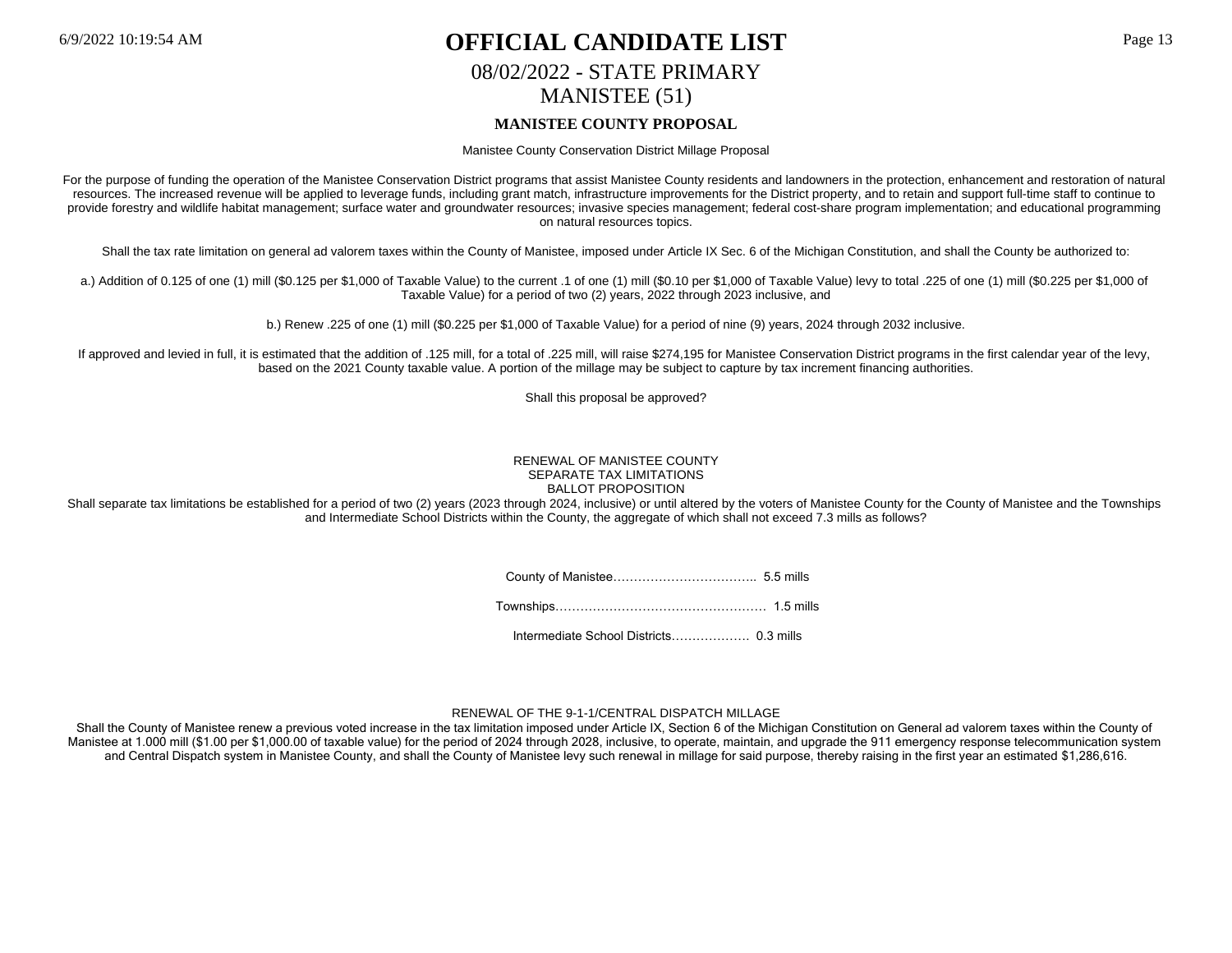## 6/9/2022 10:19:54 AM **OFFICIAL CANDIDATE LIST** Page 14 08/02/2022 - STATE PRIMARY MANISTEE (51)

## **BEAR LAKE TOWNSHIP PROPOSAL**

Township Fire and Rescue Vehicles and Equipment Renewal

Shall the limitation on the amount of ad valorem taxes which may be levied by the Township of Bear Lake, Manistee County, Michigan, against taxable property in the Township by up to 0.75 mill (\$0.75 per \$1,000 of taxable value) for a period of five (5) years 2023-2027, inclusive for purpose of providing funds for the purchase of fire department vehicles and related equipment. (This renewal, if approved and levied in its entirety, it is estimated that the revenue generated by this proposal in the first year would be \$68,895.00.)

#### Township Fire and Rescue Operations Renewal

Shall Bear Lake Township, Manistee County, Michigan, increase the constitutional limitation on the total amount of general ad valorem taxes imposed upon real and tangible personal property for all purposes in Bear Lake Township, Manistee County, Michigan, by up to an additional one-half (1/2) mill (\$0.50 per \$1,000 of taxable valuation) and levy an additional one-half (1/2) mill (\$0.50 per \$1,000 of taxable valuation) for a period of five (5) years (2023-2027, inclusive) for Township Fire and rescue operations? (This is a renewal of the one-half (1/2) mill for Township Fire and rescue operations which expired in 2022; if approved, it is estimated that the revenue generated by this proposal in the first year would be \$45,930.00.)

#### Township Fire and Rescue Equipment Renewal

Shall Bear Lake Township, Manistee County, Michigan, increase the constitutional limitation on the total amount of general ad valorem taxes imposed upon real and tangible personal property for all purposes in Bear Lake Township, Manistee County, Michigan, by up to an additional one- quarter (1/4) mill (\$0.25 per \$1,000 of taxable valuation) and levy an additional one-quarter (1/4) mill (\$0.25 per \$1,000 of taxable valuation) for a period of five (5) years (2023-2027, inclusive) for fire fighting and emergency response equipment acquisition and operating purposes? (This is a renewal of the one quarter (1/4) mill fire fighting and emergency response equipment acquisition and operating purposes which expired in 2022; if approved, it is estimated that the revenue generated by this proposal in the first year would be \$22,965.00.)

### **BROWN TOWNSHIP PROPOSAL**

#### ROAD CONSTRUCTION AND MAINTENANCE MILLAGE RENEWAL

Shall the expired previously voted increase in the tax limitation imposed under Article IX, Sec 6 of the Michigan Constitution in Brown Township, Manistee County, of two mills (2) mills (\$2.00 per \$1,000 of taxable valuation), reduced to 1.9558 mills (\$1.9558 per \$1,000 of taxable value) by the required millage rollbacks, be renewed at and increased up to the original voted two (2) mills (\$2.00 per \$1,000 of taxable valuation), and be levied for a period of four (4) years, 2022 through 2025, inclusive, for road construction and maintenance within Brown Township, which is estimated to raise \$59,066 in the first year of the levy.

#### FIRE AND RESCUE SERVICES MILLAGE RENEWAL

Shall the expired previously voted increase in the tax limitation imposed under Article IX, Sec 6 of the Michigan Constitution in Brown Township, Manistee County, of one (1) mill (\$1.00 per \$1.000 of taxable valuation), reduced to .9779 mills (\$.9779 per \$1,000 of taxable value) by the required millage rollbacks, be renewed at and increased up to the original voted one (1) mill (\$1.00 per \$1,000 of taxable valuation), and be levied for a period of four (4) years, 2022 through 2025, inclusive, for fire and rescue services within Brown Township, which is estimated to raise \$29,533 in the first year of the levy.

### **MAPLE GROVE TOWNSHIP PROPOSAL**

#### Millage for Operation and Maintenance of the Maple Grove Township Community Center

Shall Maple Grove Township, Manistee County, Michigan have a new millage for the Maple Grove Township Community Center overriding the tax limitations imposed under Article IX, Sec. 6 of the Michigan Constitution of a tax of one (1) mills (\$1.00 per \$1,000 of taxable value), for a period of four (4) years, 2023 through 2026 inclusive, for the purpose of operating and maintaining the Maple Grove Township Community Center? If approved, it is estimated that the revenue generated by this proposal in the first year the millage is levied would be \$39,805.

Renewal Millage for Operation and Maintenance of the Maple Grove Township Cemetery

Shall Maple Grove Township, Manistee County, Michigan renew the expired previous voted increases in the tax limitations imposed under Article IX, Sec. 6 of the Michigan Constitution of one-half (.50) mill (\$.50 per \$1,000.00 of taxable value), for a period of four (4) years, 2023 through 2026 inclusive, for the purpose of operating and maintaining the Maple Grove Township Cemetery? It is estimated that the revenue generated by this proposal in the first year the millage is levied would be \$19,902.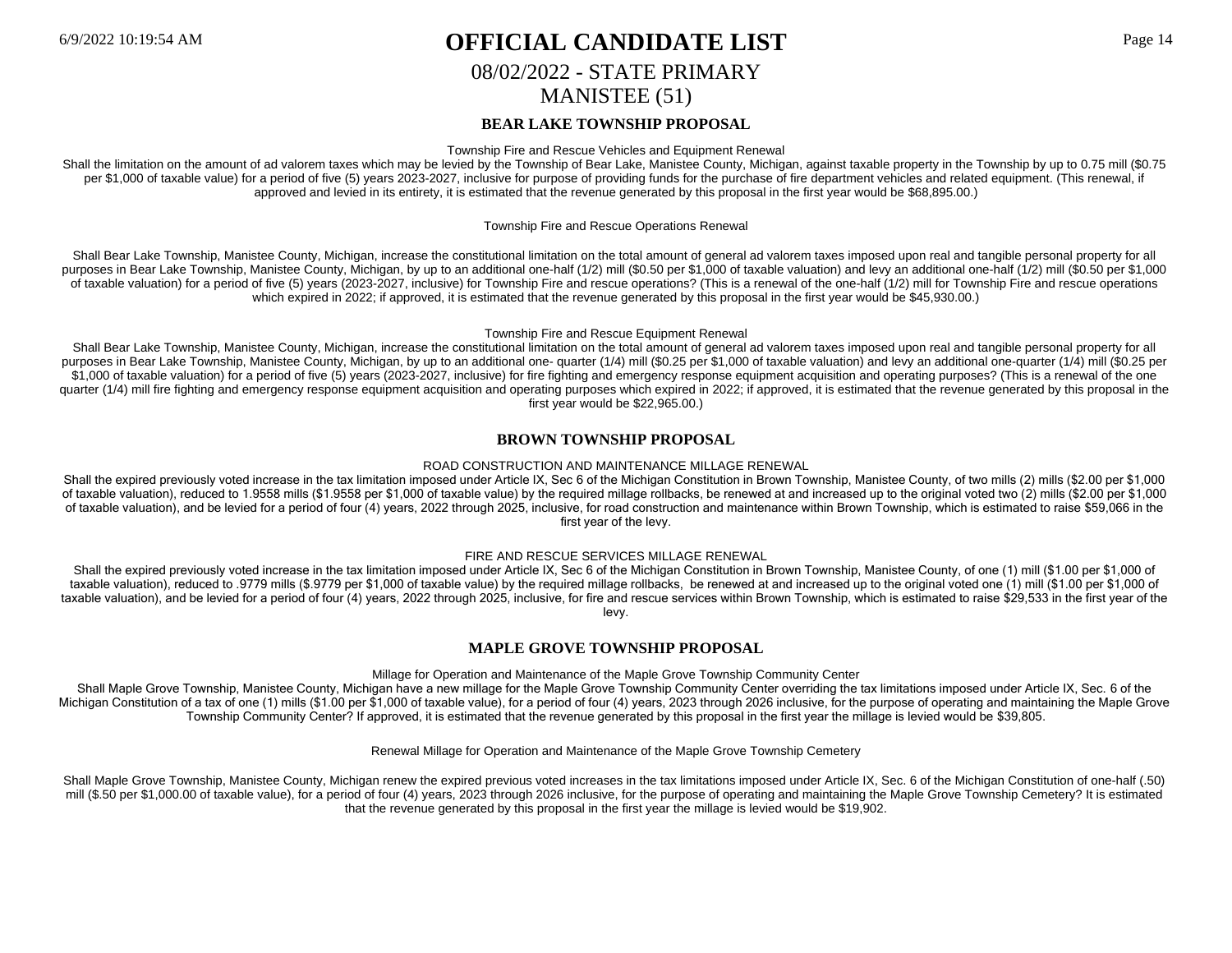## 6/9/2022 10:19:54 AM **OFFICIAL CANDIDATE LIST** Page 15

## 08/02/2022 - STATE PRIMARY

## MANISTEE (51)

Renewal Millage for Operation and Maintenance of the Maple Grove Township Fire Department

Shall Maple Grove Township, Manistee County, Michigan renew the expired previous voted increases in the tax limitations imposed under Article IX, Sec. 6 of the Michigan Constitution of two (2) mill (\$2.00 per \$1,000.00 of taxable value), for period of four (4) years, 2023 through 2026 inclusive, for the purpose of operating and maintaining the Maple Grove Township Fire Department? If approved, it is estimated that the revenue generated by this proposal in the first year the millage is levied would be \$79,610.

Renewal Millage for Operation and Maintenance of the Maple Grove Township Transfer Station

Shall Maple Grove Township, Manistee County, Michigan renew the expired previous voted increases in the tax limitations imposed under Article IX, Sec. 6 of the Michigan Constitution of a tax of two (2) mills (\$2.00 per \$1,000 of taxable value), for a period of four (4) years, 2023 through 2026 inclusive, for the purpose of operating and maintaining the transfer station concerning refuse disposal? If approved, it is estimated that the revenue generated by this proposal in the first year the millage is levied would be \$79,610.

## **NORMAN TOWNSHIP PROPOSAL**

### FIRE DEPARTMENT OPERATIONS

Shall Norman Township, Manistee County, Michigan, increase the constitutional limitation on the total amount of general ad valorem taxes imposed upon real and tangible personal property for all purposes in Norman Township, Manistee County, Michigan, by an additional two (2) mills (\$2.00 per \$1000 of taxable valuation) and levy an additional two (2) mills (\$2.00 per \$1000 of taxable valuation) for a period of two (2) years (2022-2023, inclusive) for Township Fire Department operations and maintenance? (This is a renewal of the two (2) mills for Township Fire Department operations and maintenance for two (2) years which expired in 2019. If approved, it is estimated that the revenue generated by this proposal in the first year would be approximately \$148,094.)

### AMBULANCE OPERATIONS

Shall Norman Township, Manistee County, Michigan, increase the constitutional limitation on the total amount of general ad valorem taxes imposed upon real and tangible personal property for all purposes in Norman Township, Manistee County, Michigan, by an additional one (1) mill (\$1.00 per \$1000 taxable valuation) and levy an additional one (1) mill (\$1.00 per \$1000 of taxable valuation) for a period of two (2) years (2022-2023, inclusive) for Township ambulance operations and maintenance? (This is a renewal request of the one (1) mill for ambulance operations and maintenance for two (2) years which expired in 2021. If approved, it is estimated that the revenue generated by this proposal in the first year would be approximately \$73,047.)

## **CLEON TOWNSHIP PROPOSAL**

BALLOT PROPOSAL

BONDS FOR NEW FIRE HALL AND TOWNSHIP HALL

Shall the Township of Cleon issue its general obligation unlimited tax bonds in one or more series in an amount not to exceed Six Hundred Fifth Thousand Dollars (\$650,000) for the purpose of paying the cost of acquiring, constructing, furnishing and equipping a new Fire Hall and Township Hall in the Township?

The bonds will be outstanding a maximum 30 years, exclusive of refunding. It is estimated that it will be necessary to levy 0.8900 mill (\$0.8900 per \$1,000 of taxable value) to pay debt service on the bonds in the first year of the levy, and to levy an estimated average of 0.8820 mills (\$0.8820 per \$1,000 of taxable value) each subsequent year for debt service, until the bonds are retired.

The tax revenue received by the Township as a result of the unlimited tax pledge will be disbursed to the Township of Cleon to repay the proposed bonds.

### FIRE DEPARTMENT RENEWAL PROPOSITION

Shall Cleon Township, Manistee County, Michigan renew the previous voted increases in the tax rate limitations imposed under article IX, sec. 6 of the Michigan Constitution in the amount of 1.2199 mills (\$1.2199 per \$1000 of taxable value), increased by an additional 0.0301 mill (\$0.0301 per \$1000 of taxable value) to offset previous millage rollbacks, resulting in a levy of 1.25 mills (\$1.25 per \$1000 of taxable value) for 5 years, 2022 through 2026 inclusive, for Fire Department operating purposes? The revenue would be disbursed to Cleon Township, and if approved, it is estimated that the revenue generated by this proposal in the first year the millage is levied would be \$46,625.